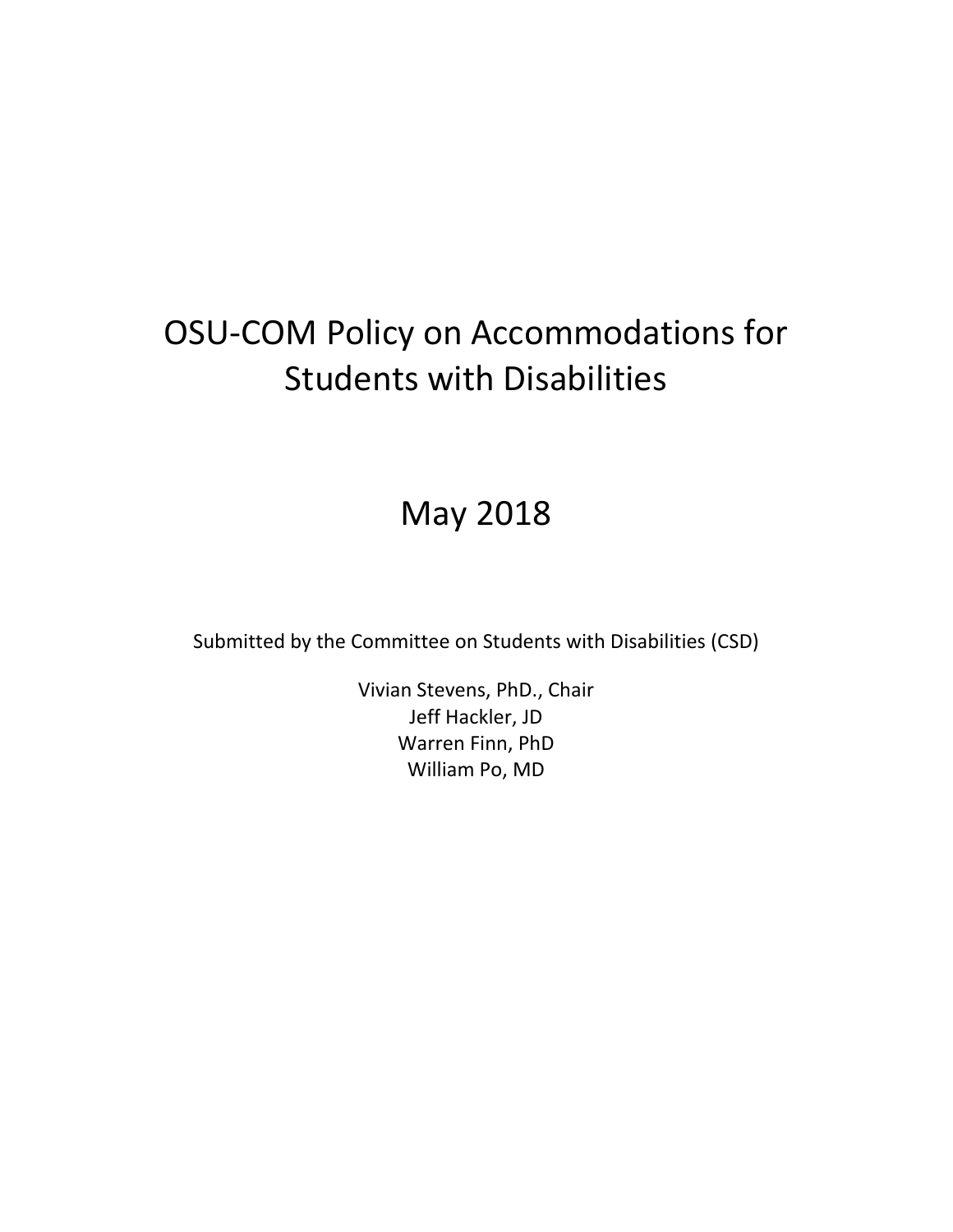#### **OSU-COM Statement on Technical Standards for Admission and Graduation**

- A. General Statement: The General Faculty of OSU-COM has established the academic requirements of the Osteopathic Medical Education Program with the goal of training graduates who have the knowledge and skills to function as osteopathic physicians in a broad variety of clinical situations and to provide a wide spectrum of patient care. The General Faculty of OSU-COM considers the Technical Standards of the Program to be essential capacities that students must possess to meet the academic requirements of the Program. As such, the Technical Standards are prerequisites for admission, continuation, promotion, and graduation. All candidates for admission must meet these Technical Standards to be admitted to the Osteopathic Medical Education Program of OSU-COM, and all students in the Program must continue to meet these Technical Standards throughout their enrollment as students in the Program.
- B. Disabilities and Accommodations for Disabilities: Students with adequately documented disabilities that have been approved for accommodations by the Committee on Students with Disabilities will be allowed to meet the Technical Standards and/or fulfill the academic requirements of the Program using approved accommodations. Accommodations for disabilities are intended to provide students with disabilities with access to equal opportunities; they are not intended to assure success. All students must be able to meet the Technical Standards and fulfill the academic requirements of the Program in a reasonably independent manner with or without approved accommodations. The OSU-COM Technical Standards can be found at <https://health.okstate.edu/com/admissions/technical-standards.html> and in Appendix I.
- C. Use of Auxiliary Aids and Intermediaries: No student may meet Technical Standards or fulfill academic requirements using auxiliary aids or accommodations that provide cognitive support or medical knowledge, substitute for essential clinical skills, or supplement clinical and ethical judgment.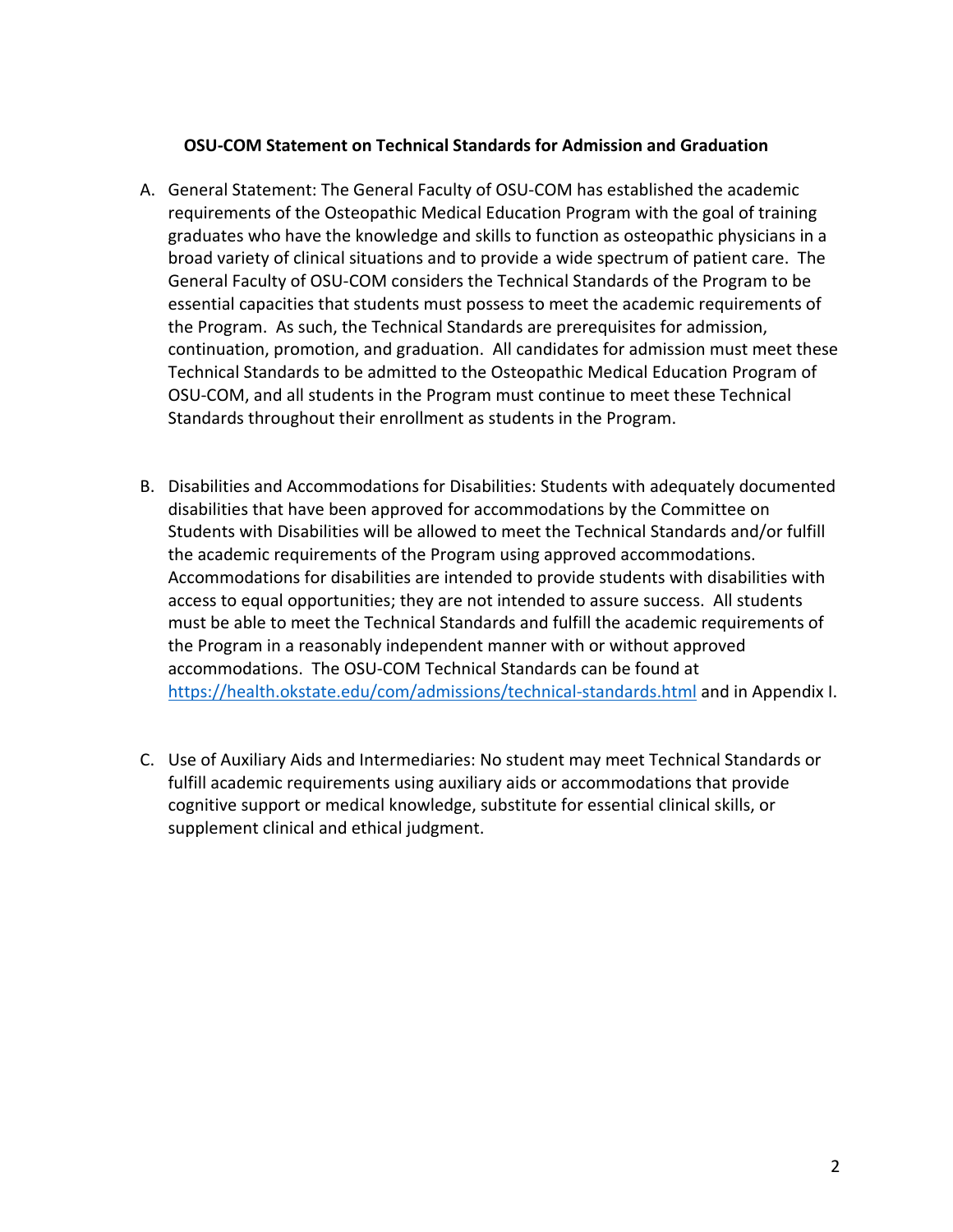## **OSU-COM Policy on Accommodations for Students with Disabilities**

The Oklahoma State University College of Osteopathic Medicine (OSU-COM) will provide reasonable accommodations to medical students with disabilities, as defined by the American with Disabilities Act (ADA) and /or Section 504 of the Federal Rehabilitation Act. The purpose of providing students with such accommodations is to assure equal access to educational opportunities, not to assure academic success. Reasonable accommodations provided to students must not pose an undue hardship on OSU-COM, result in a fundamental alteration in the nature of the academic program or activity, or result in an undue financial or administrative burden on OSU-COM.

All medical students at OSU-COM must meet the Technical Standards of OSU-COM and fulfill the requirements of the Academic Program in a reasonably independent manner with or without approved accommodations.

The Committee on Students with Disabilities is responsible for review and approval of student requests for accommodations related to disabilities. The Director of Student Affairs will provide administrative support for the Committee, including coordination of activities and communications with regard to student requests for accommodations of disabilities.

#### **I. Procedures for Requesting Accommodations**

- 1. Upon student request, the Director of Students Affairs will counsel students about the application process and supply required forms for requesting reasonable accommodations. The student is responsible for following all procedures for requesting accommodations and for indicating which course(s) or clerkship(s) the student desires to apply accommodations. A student seeking accommodations for a disability must submit to the Committee on Students with Disabilities (via the Director of Student Affairs) a written request for accommodations, written substantiation of the disability, and requested accommodations from a qualified health care professional with appropriate expertise. The student is responsible for paying for all services associated with obtaining substantiation of disabilities and requested accommodations. A student who does not request approved accommodations according to procedures described in this policy, per course syllabi, before needed in a specific course/clerkship, or with a sufficient lead time of at least 10 business days will risk timely review of their application and/or timely implementation of any granted accommodations. When appropriate, provisional accommodations may be granted on a case-by-case basis by the Committee on Students with Disabilities.
- 2. The student is also responsible for notifying the Director of Student Affairs (or his or her designee) about any difficulties encountered in applying for or in the implementation of approved accommodations to ensure that needed remedies can be addressed.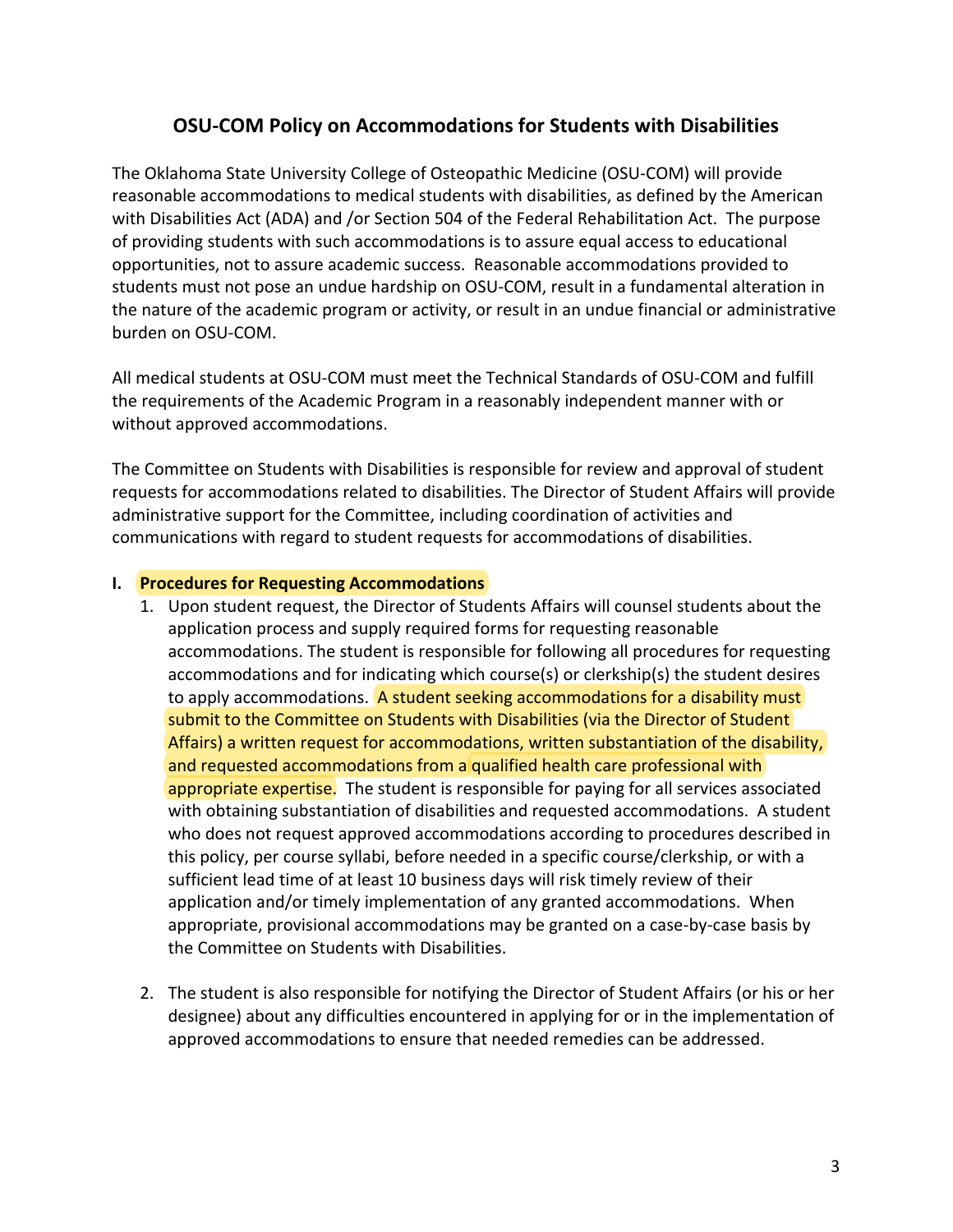- a. The student is required to complete the Disability Accommodations Request form when making a request for accommodations (see Appendix II).
- b. Substantiation of the disability from a qualified health care professional with appropriate expertise needs to include:
	- i. Full evaluations from a qualified professional(s) explaining in detail:
		- Formal diagnosis of the physical or mental impairment
		- Identification of each major life activity limited by the student's impairment
		- How the impairment substantially limits that major life activity/activities as compared to most people in the general population
		- Any specific accommodation that is necessary for engaging in the medical curriculum the same as most people in the general population or for examination/evaluative procedures to be accessible to the candidate, without fundamentally altering what the examination is intended to measure or test or fundamentally altering the curriculum
		- Why the accommodation is necessary
	- ii. The date(s) of the assessment of the student's impairment (the most recent assessment must be no more than three (3) years prior to the request date unless an assessment within that period is waived.)
	- iii. A clear and comprehensive description of the specific diagnostic criteria and the names of all diagnostic tests used including:
		- o Date(s) of evaluation
		- o A list of specific test results in standard score format and a detailed interpretation of the test results in support of the diagnosis. For evaluations reflecting current functioning, the tests used must be reliable, valid, and standardized to the general population. These evaluations must use age-based norms.
		- Other relevant medical history
	- iv. The qualifications of the evaluating professional (e.g., the evaluator's Curriculum Vitae or biographical sketch of his/her credentials, training, and/or experience).
	- v. A brief history of treatment and medications provided to the student by the evaluating professional and others, and if and to the extent any treatment or medication the student has received for his/her physical or mental impairment ameliorates the student's impairment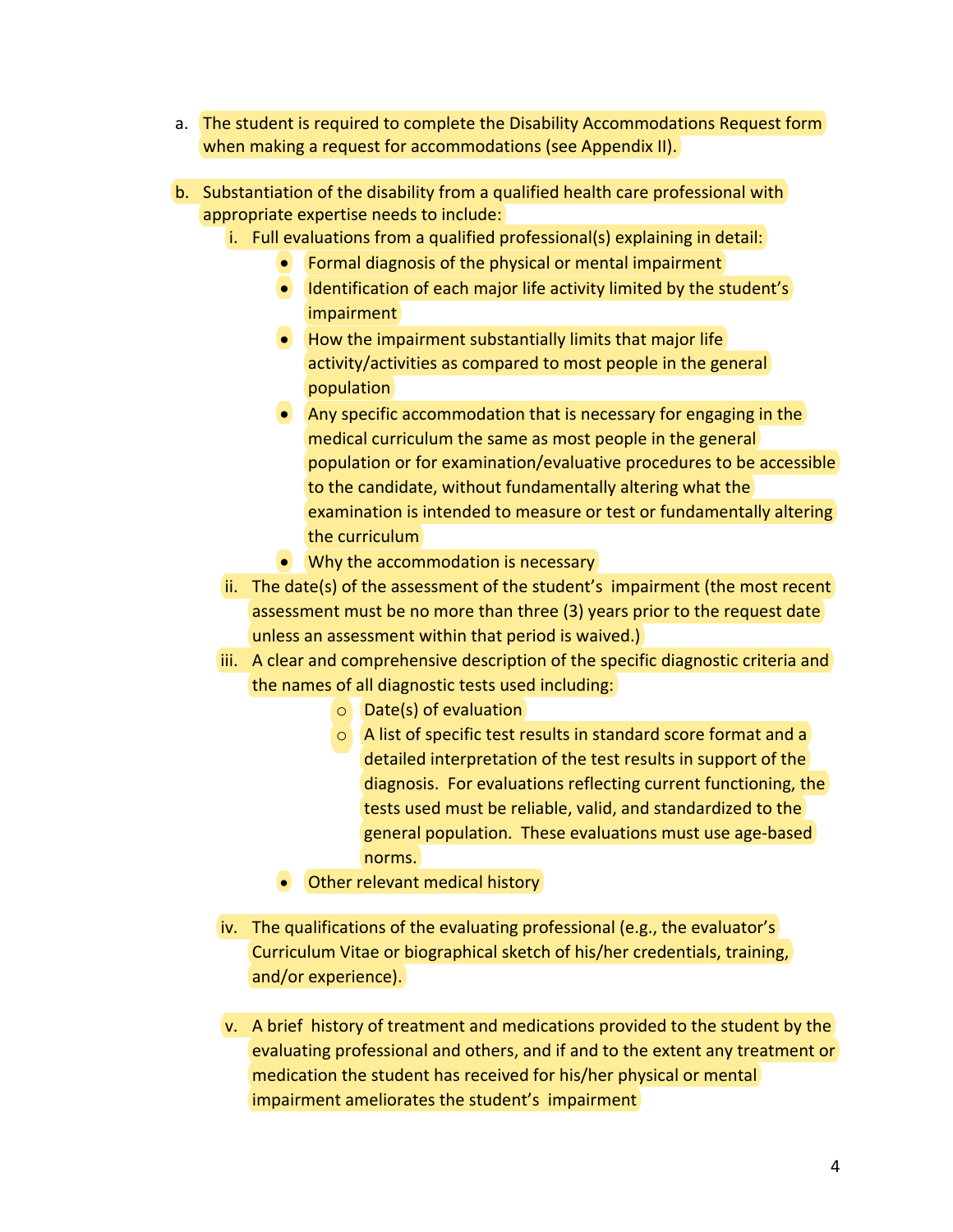- c. Students should also provide all historical educational and developmental records relevant to the student's impairment.
- 3. Within 30 days after receipt of the completed request for accommodation and appropriate supporting documentation, the Committee on Students with Disabilities will determine whether the submitted documentation adequately establishes the student's disability. The Committee may consult other institutional personnel or external entities for the purpose of assessing a student's documentation and assuring appropriate accommodations (see section III on Confidentiality).
	- a. If the documentation adequately establishes the student's disability, the Committee will approve specific actions as outlined in paragraph 4.
	- b. If the documentation does not adequately establish the student's disability, the Committee will either disapprove the student's request or request that the student provide additional documentation.
- 4. If the Committee determines that submitted documentation adequately establishes a student's disability, the Committee will attempt to identify reasonable and appropriate accommodations for the student's disability. The Committee will do one of the following:
	- a. Approve the reasonable and appropriate accommodations requested by the student or recommended by the health care professional who substantiated the disability.
	- b. Approve different reasonable and appropriate accommodations that meet the needs of the student as established by the documentation submitted by the student.
	- c. Conclude that there are no reasonable and appropriate accommodations available for the student. To be reasonable, accommodations must not pose an undue hardship on OSU-COM, result in a fundamental alteration in the nature of the academic program or activity, or result in an undue financial or administrative burden on OSU-COM.

Before approving accommodations that are different than those suggested by the student or recommended by the health care professional, or before concluding that there are no reasonable and appropriate accommodations available, the Committee or the Director of Student Affairs will work with the student to explore potential alternative recommendations and solutions.

- 5. Within 10 business days after the Committee has reached a decision on a request for accommodations, the Director of Student Affairs will meet with or contact the student.
	- a. If the Committee has approved accommodations, the Director of Student Affairs will meet with the student to provide the student with a written *Notice of Accommodation* (see Appendix III) signed and dated by the Chair of the Committee and to discuss procedures for enacting the approved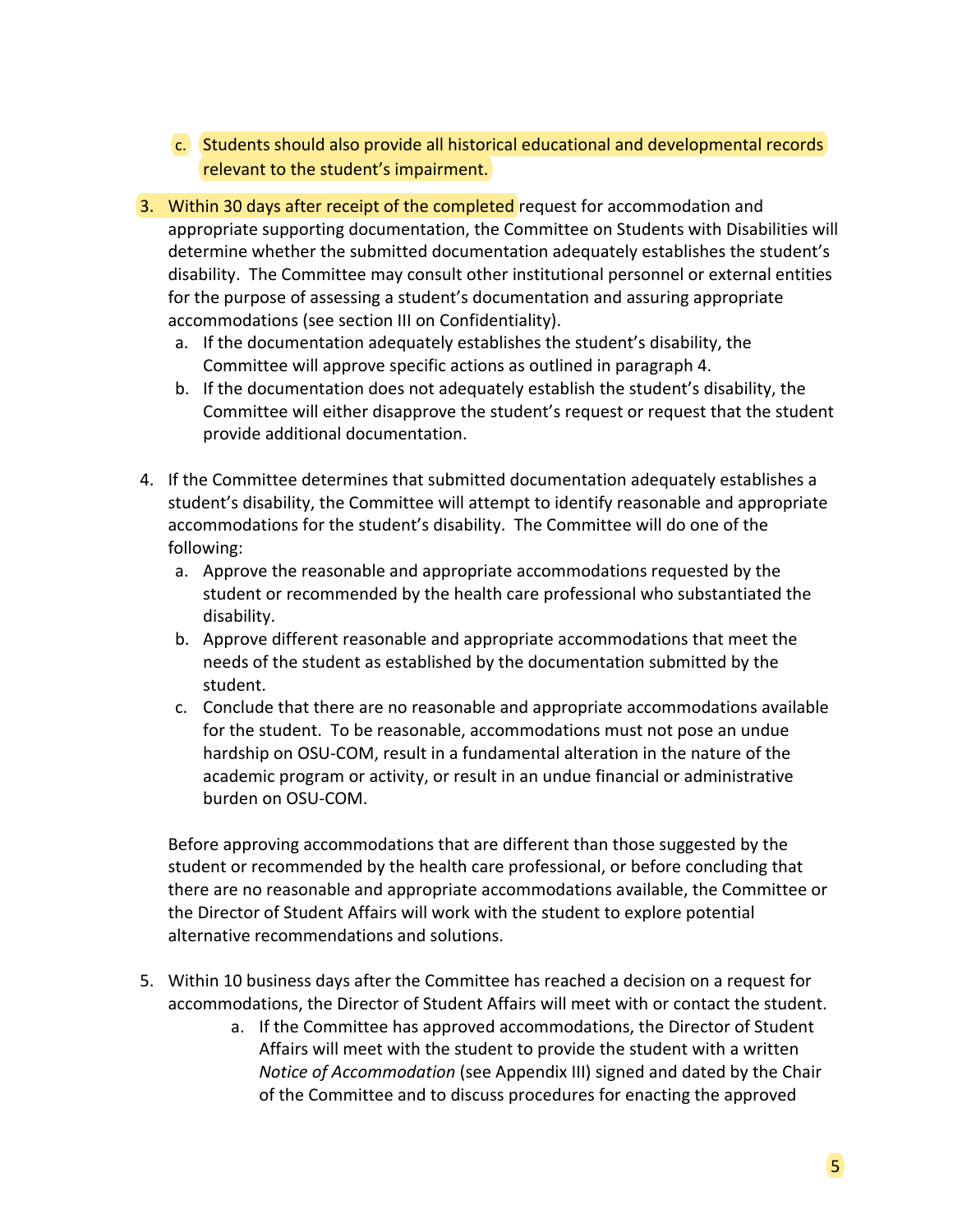accommodations. The student will be required to identify which courses/clerkships he/she would like to apply the approved accommodations. The *Notice of Accommodation* will identify the student, list the approved accommodations to which the student is entitled, and course(s) or clerkship(s) involved. Students may decide not to request accommodations for all courses and clerkships (e.g., a student needing extra time to complete written exams may decide not to request accommodations for a course with no written exams). The student typically controls who will have knowledge of the student's confidential disability and accommodation information (See below for exceptions).

All OSU-COM students requesting accommodations will be advised that the process used at OSU-CHS for granting accommodations is distinct from the NBOME's process. Being granted accommodations at OSU-CHS does not guarantee that the student will receive accommodations at the NBOME. Similarly, documentation required at OSU-CHS may not meet the standards for review at the NBOME, and students may find themselves being asked to provide additional information to the NBOME that was not part of their application for accommodations at OSU-CHS.

- b. If the Committee has not approved accommodations, the Director of Student Affairs will meet with the student to provide the student with a written explanation of the Committee's decision and to discuss concerns the student may have with the decision.
- 6. Course and clerkship directors are responsible for referencing this policy in Course and Clerkship Syllabi instructions to guide students regarding the process for accommodations in the course or clerkship.
- 7. Typically, accommodations will be granted on an annual basis. Students must notify the Director of Student Affairs (or his/her designee) of any request to continue to have the accommodation in the upcoming academic year. The Committee on Students with Disabilities will audit student files each year and determine whether additional documentation will be needed in reviewing any requests for continuation. The Committee will also be responsible for providing to the Office of Educational Development or Office of Clinical Education (as appropriate) on an annual basis an updated list of students approved for accommodations.

#### **II. Appeals of Accommodation Decisions**

- 1. Student Appeals
	- a. Students may appeal the decision of the Committee on Students with Disabilities by submitting a letter to the Committee (via the Director of Student Affairs) explaining why he or she believes the decision is incorrect. The student may attach any information (e.g., additional professional opinions) that might help to support the appeal. Upon receipt of the appeal letter, the Director of Student Affairs will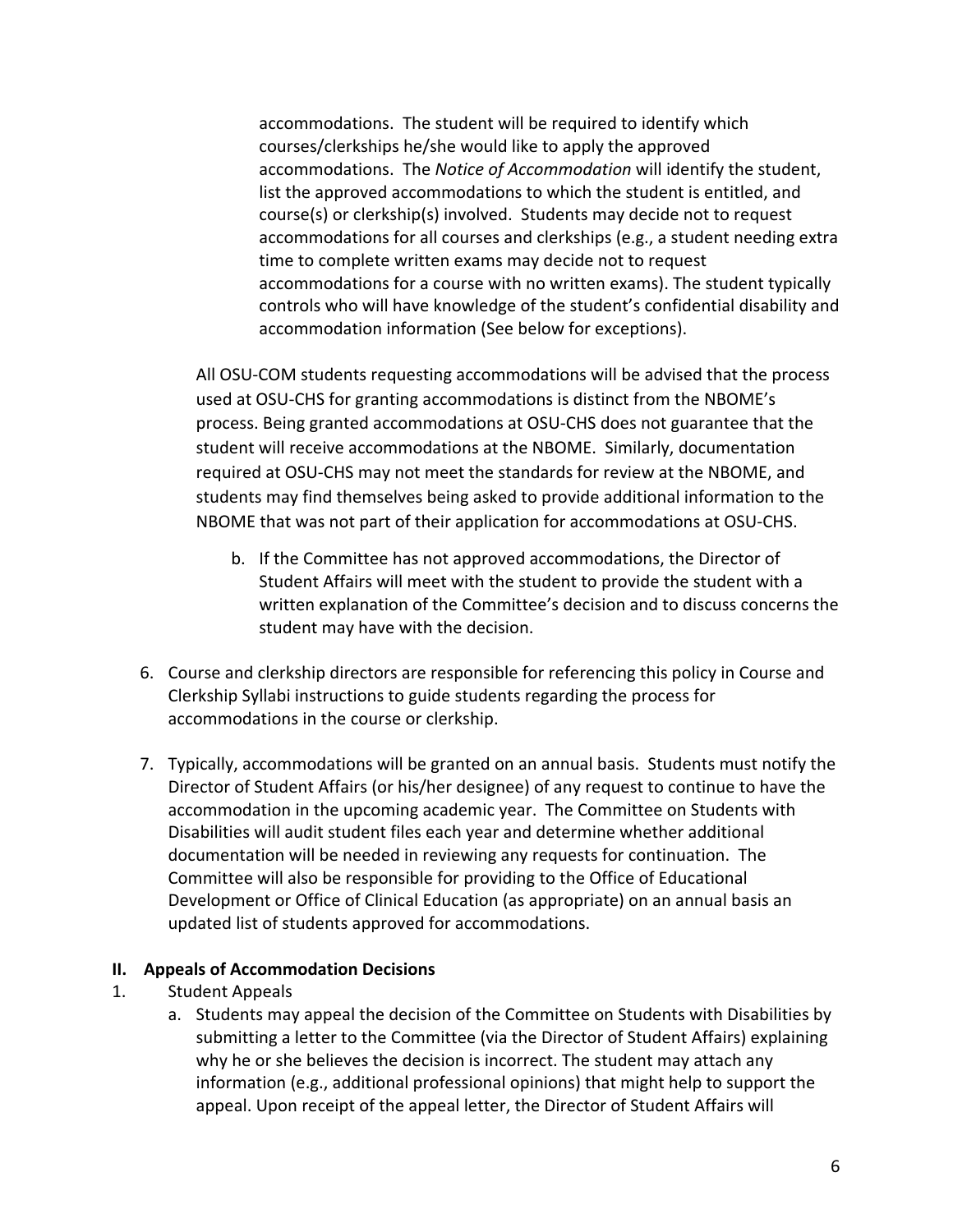schedule a meeting of the Committee as soon as possible but in no event later than 10 business days after the receipt of a student's written appeal. The student shall be presented with an opportunity to be heard in front of the Committee to appeal the Committee's decision. After hearing from the student and upon conclusion of the Committee's meeting regarding the appeal, the Committee will provide the student with a decision to the student's appeal in writing, sent via the US Postal Service and e-mail within 10 business days of the conclusion of the hearing.

- b. If the student disagrees with the Committee's decision on the appeal, the student may make a final appeal to the Senior Associate Dean of Academic Affairs. The student should submit a letter describing the situation and explaining why the Committee's decision is incorrect. The Senior Associate Dean may meet with the student to discuss the appeal. The Senior Associate Dean may consult other institutional personnel or external entities for the purpose of assessing a student's documentation and assuring appropriate accommodations (see section III on Confidentiality). The Senior Associate Dean's decision is final and will be conveyed in writing to the student within thirty (30) days of receiving the appeal letter.
- 2. Faculty Appeal
	- a. A faculty member being asked to provide accommodations may discuss with the Director of Student Affairs the nature and/or reasonableness of the expected accommodations.
	- b. If, after discussions with the Director of Student Affairs, a faculty member being asked to provide accommodations believes that the expected accommodations are unreasonable, he or she may appeal the Committee's decision by submitting a letter to the Committee (via the Director of Student Affairs) describing his or her concerns. Ordinarily, consideration of a faculty member's appeal is intended to provide the faculty member with an opportunity to explain to the Committee that the expected accommodations are not reasonable in this particular situation (e.g., course or clerkship), or to suggest alternative appropriate and reasonable accommodations that place less burden on the faculty or College. The Director of Student Affairs will accept the letter and schedule a meeting of the Committee as soon as possible. The faculty member should be prepared to meet with the Committee to discuss the appeal. The Committee will respond to the faculty member in writing. Upon receipt of a letter of appeal of accommodations from a faculty member, the Committee (via the Director) will inform the student in writing of the appeal and will provide the student with a copy of the appeal letter and an opportunity to respond in writing and/or in person.
	- c. If the faculty member disagrees with the Committee's decision on the appeal, the faculty member may make a final appeal to the Senior Associate Dean of Academic Affairs. The faculty member should submit a letter describing the situation and explaining why the Committee's decision is unfair or unreasonable. The Senior Associate Dean may meet with the faculty member and/or the student to discuss the appeal. The Senior Associate Dean also may consult other professionals for information and perspective. The Senior Associate Dean's decision is final and will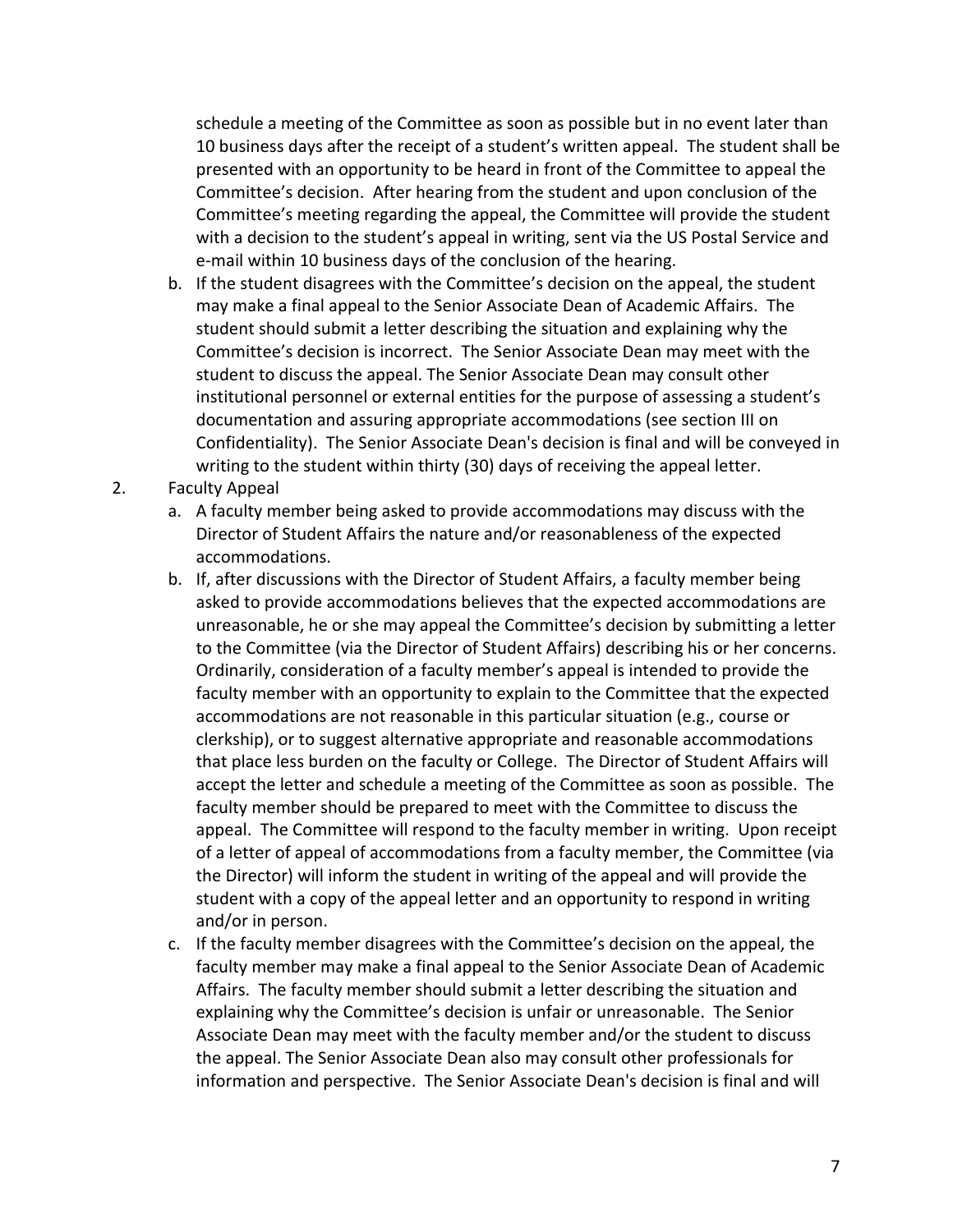be conveyed in writing to the faculty member and the student within three weeks of receiving the appeal letter via the US Postal Service and university e-mail.

d. Filing of an appeal does not entitle a faculty member to confidential information about a student's disability, including diagnosis, supporting documentation, and justification.

### **III. Confidentiality**

- 1. Information about a student's disability is considered private and will be kept confidential by the Committee on Students with Disabilities.
	- a. Documentation and correspondence concerning a student's disability and/or accommodations will be placed in a confidential file separate from the student's academic file.
	- b. The Committee and/or Director of Student Affairs may decide to speak directly to specific faculty, administrators, or staff who have a legitimate educational need to know about a student's limitations, or if an issue arises that may involve the safety of the student or others.
- 2. Faculty, administrators, and staff members who have a legitimate educational need to know will be informed, ordinarily via a *Notice of Accommodation*, only about approved accommodations for a student.
	- a. These individuals will be provided with no other confidential information about a student's disability, including diagnosis, supporting documentation, and justification, except as may be disclosed voluntarily by the student or for safety reasons by the Director of Student Affairs.
	- b. These individuals will keep information about a student's disability and accommodations confidential, communicating this information only to other faculty and/or staff who have a legitimate educational need to know (e.g., those who are involved in providing the accommodations or are responsible for the educational environment). The information to be kept confidential includes information disclosed voluntarily by the student during discussions about approved accommodations.
	- c. These individuals should address questions or concerns about specific accommodations to the Director of Student Affairs.
- 3. Faculty and administrators who provide academic evaluations of students (e.g., clerkship directors) should not breach the confidentiality afforded students with disabilities. Since students receiving approved accommodations are held to the same essential performance standards as all other students, academic evaluations should focus on student performance with regard to those standards without mention of disabilities or accommodations.
- 4. In writing letters of reference solicited by students, faculty and administrators may not mention a student's disability and/or accommodations, unless given written prior permission by the student.
- 5. Although students may voluntarily disclose information about their disabilities and/or accommodations, they are not required to do so or to authorize others to disclose such information, except as indicated below: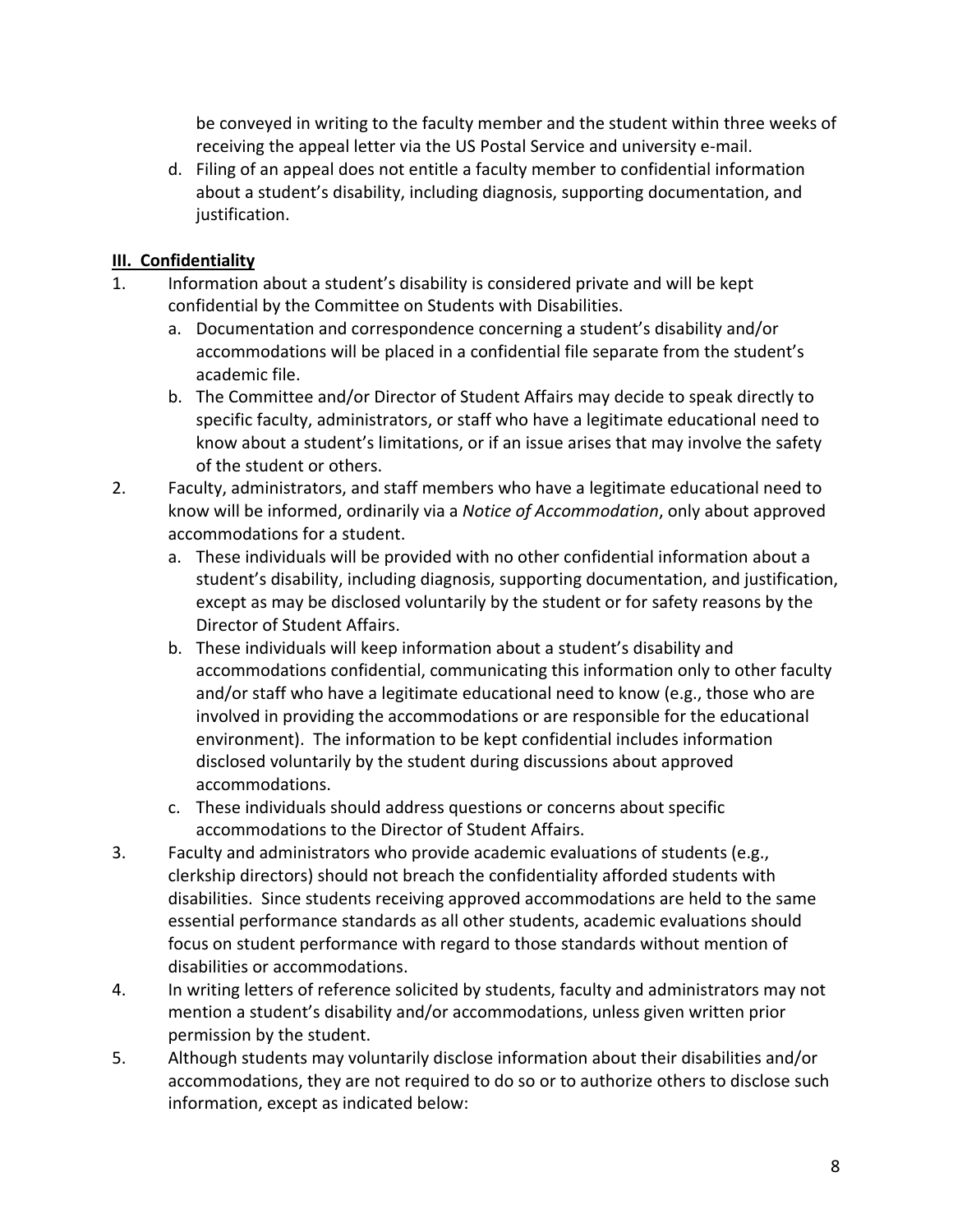- a. To receive accommodations for disabilities, students must disclose their disability information in writing to the Committee on Students with Disabilities.
- b. If the Committee requires substantiation of the disability and/or recommendations concerning accommodations from a qualified health care provider, the student must give the health care provider appropriate written permission to disclose the information to the Committee and to discuss the information with the Committee. Failure to provide such permission may result in denial of the request for accommodations.
- c. In consideration of a request by a student for accommodations or an appeal by a student of a denial of such a request, the Committee or the Senior Associate Dean may consult others for the purpose of assessing a student's documentation and assuring appropriate accommodations.
	- i. If those others are institutional personnel, the Committee or Senior Associate Dean may share disability-related information with them without the student's consent if the other institutional personnel have a legitimate educational need-to-know.
	- ii. If those others are external entities, the Committee or Senior Associate Dean may share disability-related information with them only with the student's prior written consent.
	- iii. If a student refuses consent to share disability-related information and this refusal prevents the institution from determining whether a student is disabled or what accommodations are reasonable, the institution may deny accommodations to the student.
- d. Students should understand that, by requesting accommodations through provision of a *Notice of Accommodation,* they are authorizing the disclosure of the information to others with a legitimate need to know in order to provide the accommodations or arrange to provide the accommodations.
- 6. OSU-COM does not notify potential residency programs or other employers about student disabilities without prior written permission from the student. Since students receiving approved accommodations are held to the same standards as all other students, OSU-COM does not note any information about disabilities or accommodations on student transcripts or in the official Dean's letter.

### **IV. Process for Implementing Testing and other Accommodations**

The Committee on Students with Disabilities will be responsible for ensuring that accommodations are appropriately implemented, as assigned. Once the Committee on Students with Disabilities determines a student's eligibility for accommodations, the Committee will notify the student (see Appendix II), the respective office for assistance with implementing approved accommodations (see Appendix IV), and the Course Coordinator(s) (see Appendix V) for those courses in which the accommodations will be used. When appropriate, the Office of Student Affairs will arrange for accommodations that fall outside the scope of either the Office of Educational Development or the Office of Clinical Education.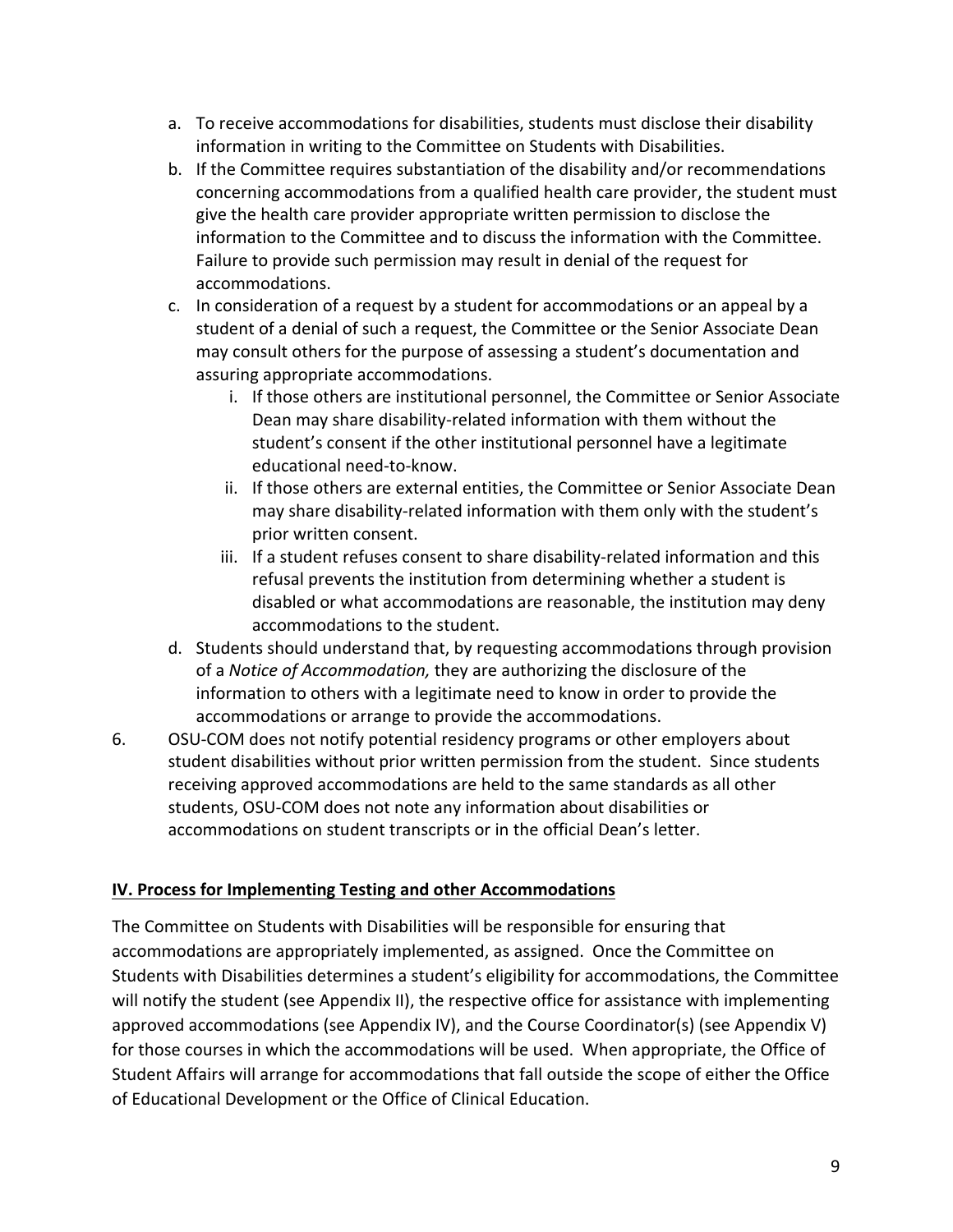- A. Procedures in the Office of Educational Development (OED):
	- 1. Once the Committee on Students with Disabilities approves requested accommodations, the Committee and/or Director of Student Affairs will notify the Director of the Office of OED (see Appendix III).
	- 2. The Director will notify the appropriate OED member or course support staff in order to implement the accommodation.
	- 3. OED will be responsible for notifying any staff member responsible for providing necessary materials and for proctoring the exam in an alternate testing environment.
	- 4. For testing accommodations:
		- a. OED will add the testing parameters to the testing software system so that the accommodation(s) will be in place for all subsequent exams over the approved accommodations period.
		- b. For each course exam, an additional testing room will be scheduled to provide an alternate testing space for students with accommodations.
		- c. OED will notify IT of the need for testing laptops in the alternate testing space for the day of the exam.
	- 5. Other accommodations will also be arranged by OED, as indicated.
- B. Procedures in the Office of Clinical Education:
	- 1. Once the Committee on Students with Disabilities approves requested accommodations, the Committee will notify the Director in the Office of Clinical Education (see Appendix IV).
	- 2. The Director will notify the Clerkship Coordinator, staff, or other designated parties that will assist in the arrangements for accommodations at the requested clerkship sites. This will include notification to any staff member responsible for providing necessary materials and for proctoring the exam in an alternate testing environment.
	- 3. For testing accommodations:
		- a. The Office of Clinical Education will add the testing parameters to the testing software system, so that the accommodation(s) will be in place for all subsequent exams over the approved accommodations period.
		- b. For each clerkship, COMAT, or other required examination, an additional testing room will be scheduled to provide an alternate testing space for students with accommodations.
		- c. The Office of Clinical Education will notify IT of the need for testing laptops in the alternate testing space the day of the exam.
	- 4. Other accommodations will be arranged, as indicated.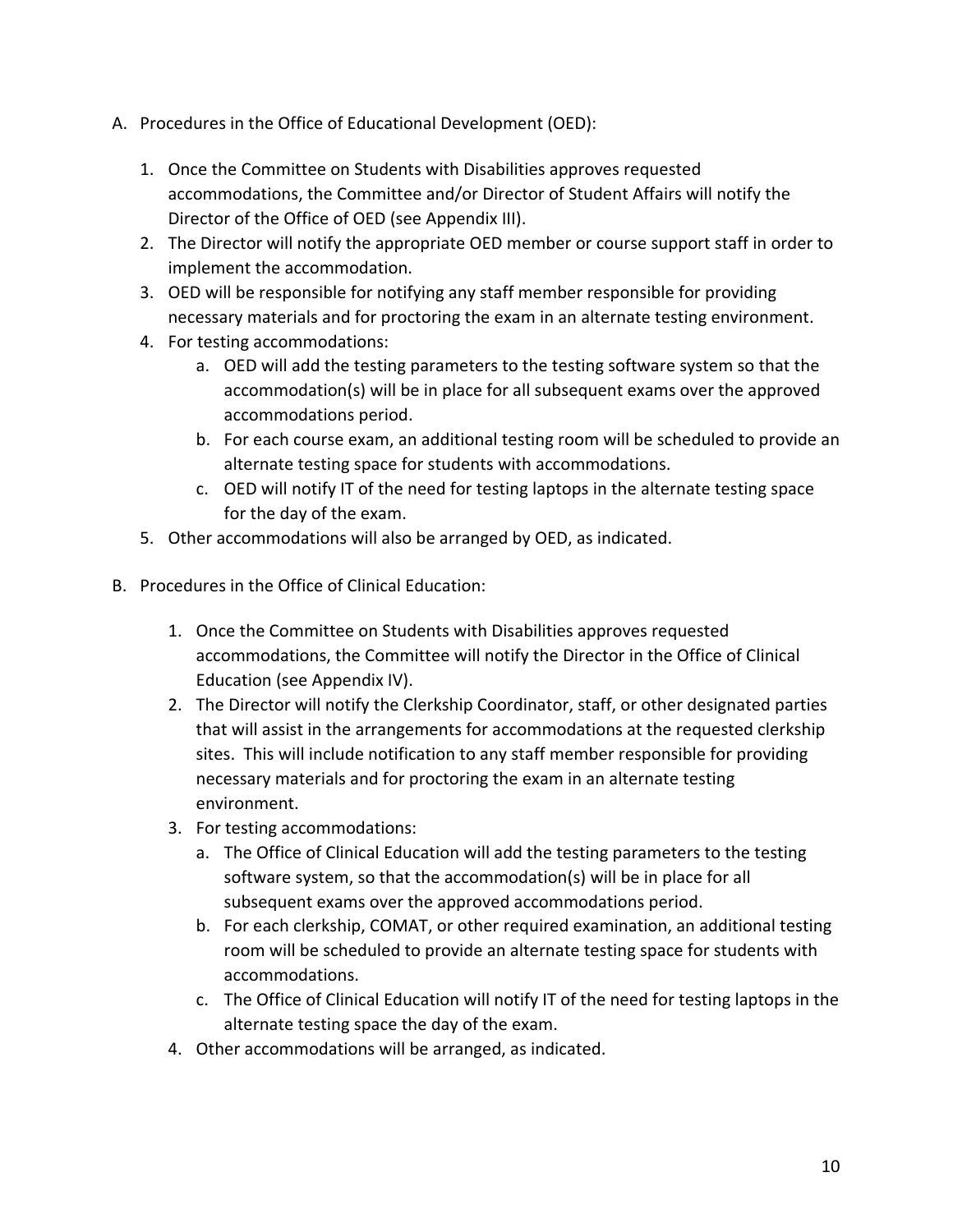#### **Appendix I**

#### **OSU-COM Technical Standards**

#### Found at: <https://health.okstate.edu/com/admissions/technical-standards.html>

The Oklahoma State University Center for Health Sciences prohibits discrimination against qualified individuals based on their status as protected veterans or individuals with disabilities, and prohibit discrimination against all individuals based on their age, race, color, religion, sex, sexual orientation, gender, gender identity, national origin or ethnicity.

Regarding disabled (or physically challenged) individuals, the College will not discriminate against such individuals who are otherwise qualified, but the College will expect that minimal technical standards be met by all applicants and students as set forth herein. These standards reflect what has been determined to be reasonable expectations of osteopathic medical students and physicians in performing common and important functions, keeping in mind the safety and welfare of the patients for whom our graduates will care.

#### **Standards**

An osteopathic physician must have the knowledge and skills to function in a broad variety of clinical situations and to render a wide spectrum of patient care. In order to perform the activities described below, candidates for the D.O. degree must be able to quickly, accurately, and consistently learn, integrate, analyze, and synthesize data.

To facilitate the attainment of optimum care and safety, students at OSU-COM must:

- 1. Behave in a manner exhibiting high moral and behavioral standards reflecting the position and status of an osteopathic physician.
- 2. Demonstrate respect for individuals and groups with consideration to diversity, reflecting commitment to OSU-CHS's [non-discrimination statement.](https://health.okstate.edu/about/index.html)
- 3. Students of osteopathic medicine must meet minimal technical and ability standards. The practice of medicine in general and osteopathic medicine in particular, requires the ability to learn, process, and utilize a great deal of knowledge and experience. Students must have the ability to see, hear and touch independently to optimally assess the physical, mental and emotional status of patients. Where a deficiency occurs, it must be compensated with the aid of prosthetics to the extent that the student's functioning is equal to that of a non-impaired student. Reasonable adaptations are those that will enable the osteopathic student to function independently and when necessary in a team-like fashion with other health professionals in an unimpaired manner.

Oklahoma State University College of Osteopathic Medicine expects its applicants and students to meet certain minimum technical standards as outlined below. Every applicant and student of OSU-COM is expected to possess those intellectual, ethical, physical, and emotional capabilities required to undertake the full curriculum and to achieve the levels of competence required by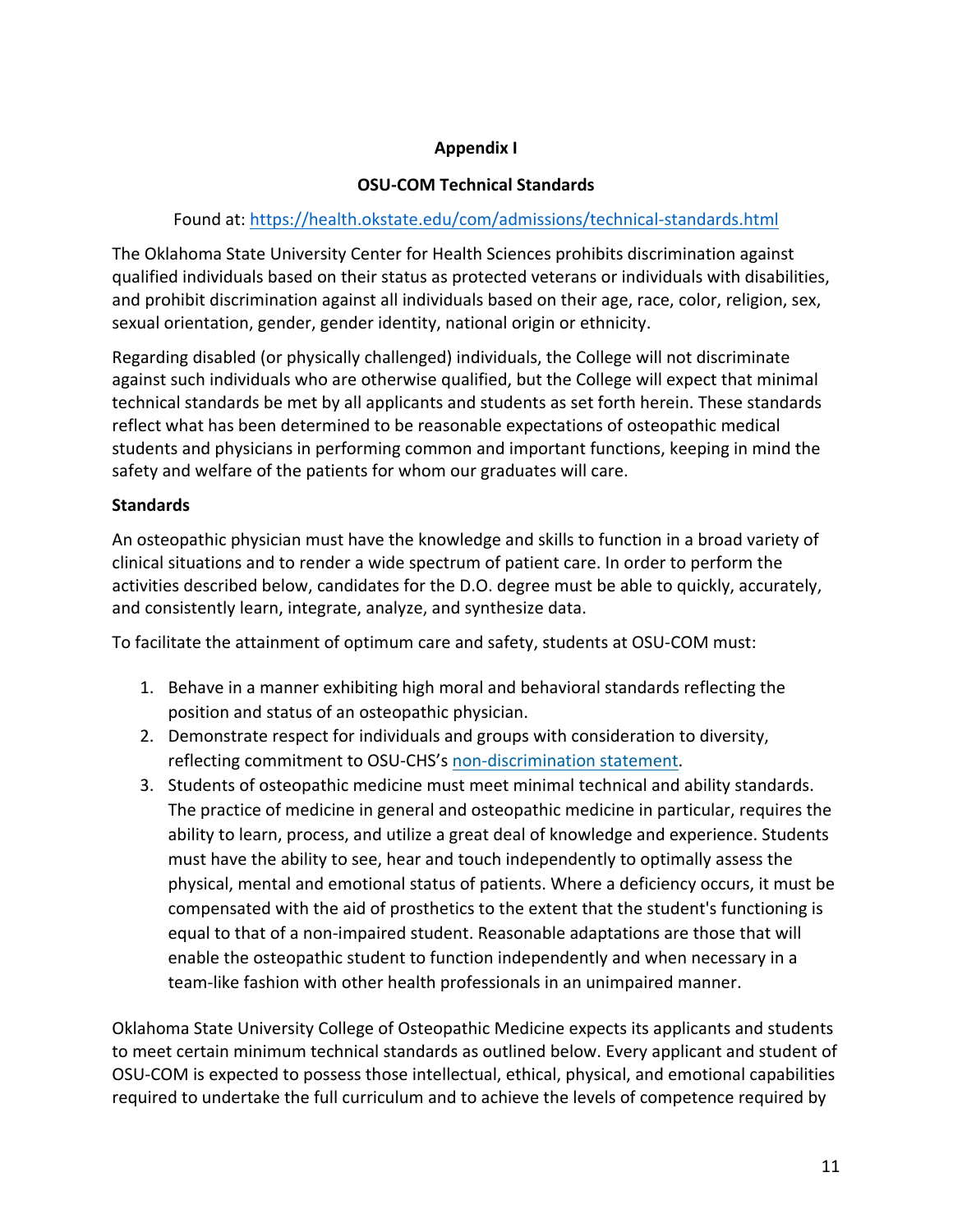the faculty. The holder of a doctor of osteopathic medicine degree must have the knowledge and skills to function in a broad variety of clinical situations and to render a wide spectrum of patient care. OSU-COM has adopted these standards with due consideration for the safety and well-being of the patients for whom its graduates will eventually care.

The specific technical standards recommended by the Oklahoma State University College of Osteopathic Medicine are set forth below.

#### **Observation & Visual Integration**

Applicants and students must have sufficient visual capabilities to observe demonstrations, experiments, and laboratory exercises in the basic and clinical sciences, as well as proper evaluation and treatment integration in order to assess asymmetry, range of motion and tissue color and texture changes.

They must be able to observe a patient accurately at varying distances with the ability to determine size and depth of an object in low light at 0.3cm, and with the ability to discern nonverbal communication.

#### **Communication**

Applicants and students should be able to speak, hear and observe patients in order to elicit information, examine patients, describe changes in mood, activity and posture, and perceive nonverbal communication. They must be able to communicate effectively and sensitively with patients in English.

Communication includes not only speech but also reading and writing. Applicants and students must be able to communicate effectively and efficiently in oral and written form with all members of the health care team in English.

### **Motor Function**

Applicants and students should have sufficient motor function to execute movements reasonably required to provide general care and emergency treatment to patients. Examples of movements reasonably required of physicians include, but are not limited to, cardiopulmonary resuscitation (CPR), administration of intravenous medication, the application of pressure to stop bleeding, the opening of obstructed airways, the suturing of simple wounds, the performance of obstetrical maneuvers and osteopathic manipulative medicine. Such actions require coordination of both gross and fine muscular movements, equilibrium and functional use of the senses of touch and vision.

#### **Sensory Skills**

Applicants and students of osteopathic medicine must possess an enhanced ability to use their sensory skills. Individuals with disabilities who have significant tactile sensory or proprioceptive disabilities may require a thorough evaluation to determine if they are otherwise qualified, with or without reasonable accommodation. Such individuals may include those with significant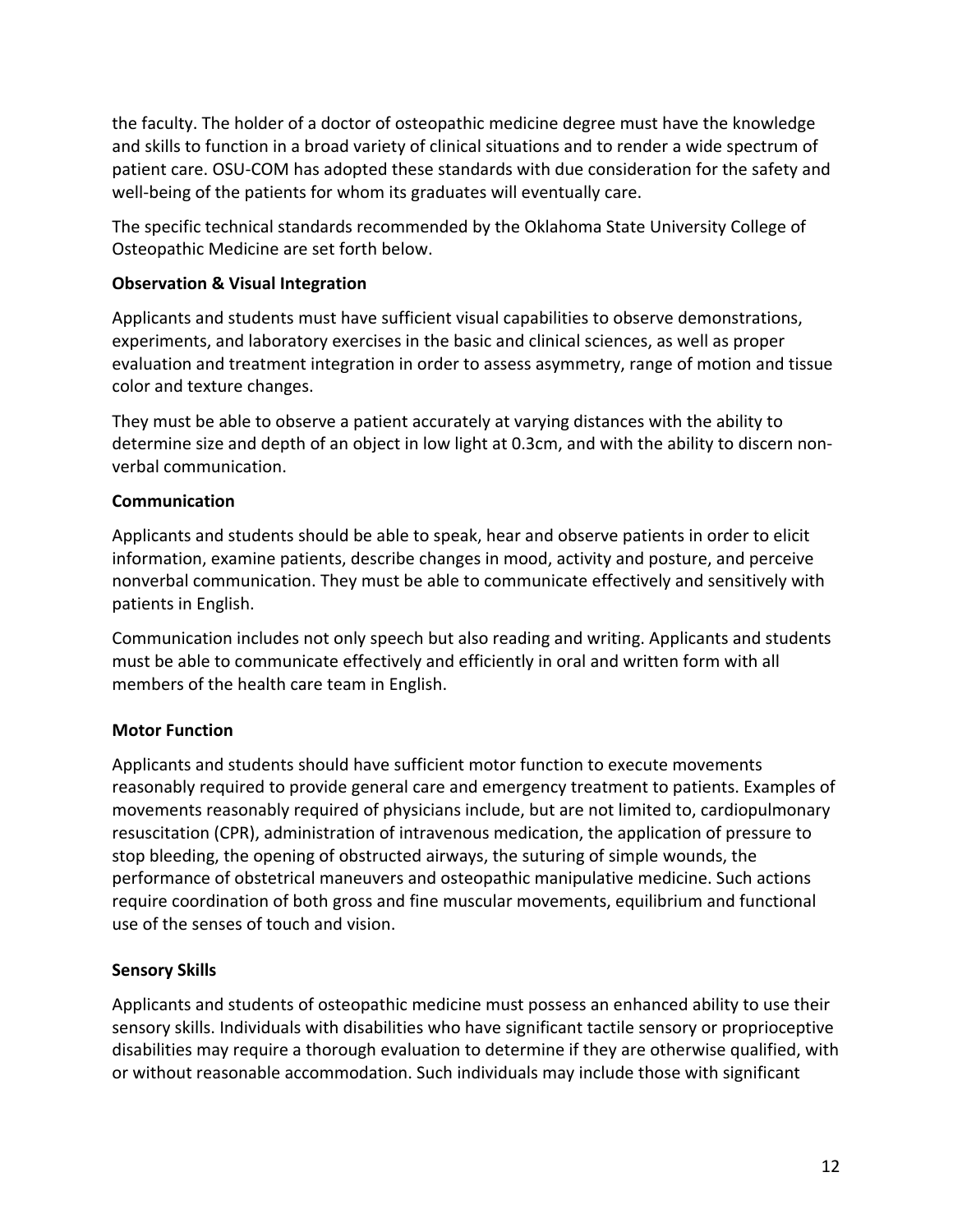previous burns, sensory motor deficits, cicatrix formation and malformations of the upper extremities.

#### **Strength and Mobility**

Medical treatments, such as osteopathic manipulative medicine and cardio-pulmonary resuscitation, often require upright posture with sufficient upper & lower extremity and overall body strength and mobility. Individuals with disabilities who have significant limitations in these areas may require evaluation to determine if they are otherwise qualified, with or without reasonable accommodation.

### **Intellectual, Conceptual, Integrative and Quantitative Abilities**

Applicants and students must be able to concentrate, analyze and interpret data, and make decisions within areas in which there is a reasonable amount of visual and auditory distraction. They must perform these functions under a time limitation and do so under a reasonable amount of stress, as physicians are expected to be able to perform such duties in diverse clinical settings where others may be present and where there is a certain degree of noise. Applicants and students must be able to accurately write prescriptions, accurately perform basic mathematical functions, and accurately and quickly read charts with minimal error in areas where there may be distractions. They also must demonstrate ability to comprehend three-dimensional relationships, and to understand spatial relationships of structures.

#### **Behavioral and Social Attributes**

Applicants and students must possess the emotional health required for full utilization of their intellectual abilities, exercise good judgment, and promptly complete all responsibilities attendant to the diagnosis and care of patients and the development of mature, sensitive and effective professional relationships with patients. Applicants and students must be able to tolerate physically taxing workloads and adapt to changing environments, display flexibility and learn to function in the face of uncertainties inherent in the clinical problems of many patients. Compassion, integrity, concern for others, interpersonal skills, interest and motivation are all personal qualities that will be assessed during the admissions and educational processes.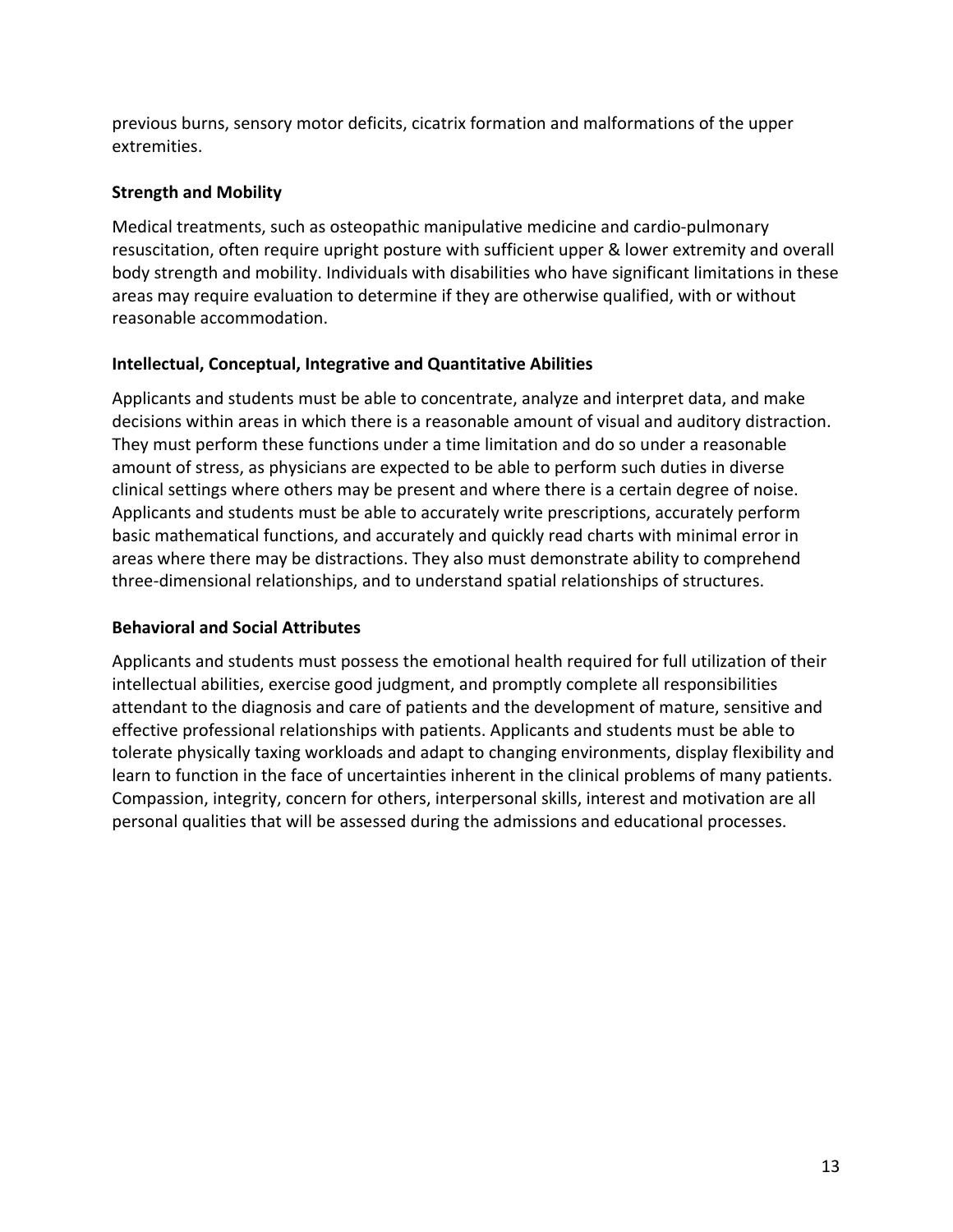#### **Participation in Osteopathic Manipulative Medicine Laboratory and Clinical Care Encounters**

Active participation in Osteopathic Manipulative Medicine Laboratories and Clinical Care Encounters is an admission, matriculation and graduation requirement. During Osteopathic Manipulative Medicine laboratory and clinical care encounters, it is imperative to the educational process that the body region being examined and/or treated will need to be exposed for observation, palpation and treatment. The examination and treatment must be conducted in a respectful and professional manner.

The development of palpatory skills used for diagnosis and treatment is significant and required in osteopathic medical schools. Stedman's Medical Dictionary defines "palpation" as examination with the hands and fingers, touching, feeling or perceiving by the sense of touch. Palpation in the osteopathic educational context is the use of touch to examine the body. Palpatory skills are used in all areas of osteopathic medical practice and are especially important in the evaluation and treatment of the musculoskeletal system.

The development of palpatory skills and ability to perform osteopathic treatments are initiated in the first- and second-year labs. This learning requires active participation in all laboratory sessions where students palpate and will experience palpation by their peers and instructors of both genders to enhance the development of their own palpatory skills. Each student will palpate a variety of people with different body types to simulate the diversity of patients expected in a practice setting. Fingernails must be trimmed so as not to impair palpation or cause discomfort to the person being palpated.

The osteopathic medical profession uses a variety of treatment models through which the student will learn the art, science and skills of osteopathic manipulative treatment. Psychomotor skills are developed by repetition and reinforcement. Reading and observation, while helpful in understanding the didactic concepts, do not develop the skills required to perform palpatory diagnosis and manipulative treatment. Each student is required to actively participate in all skill development sessions.

#### **Dress Code in Osteopathic Principles and Practice Laboratories**

The dress requirement in clinical skills training sessions is designed to promote learning by providing optimal access to diagnostic observation and palpatory experience. Wearing inappropriate clothing interferes with a partner's experience of diagnosis and treatment.

Appropriate attire must be clean and includes:

- Shorts which are several inches above the knee (no jean shorts, cut-offs, cargo, thickseamed shorts, spandex, short shorts or knee length shorts)
- T-shirts both genders may be asked to remove t-shirts while acting as patients.
- Sports bras or bathing suit tops for women these should expose the spine and ribs (not wide t-back styles).
- Students may wear scrubs (or other apparel approved by the course director) ,over the laboratory attire when not in the role of the patient.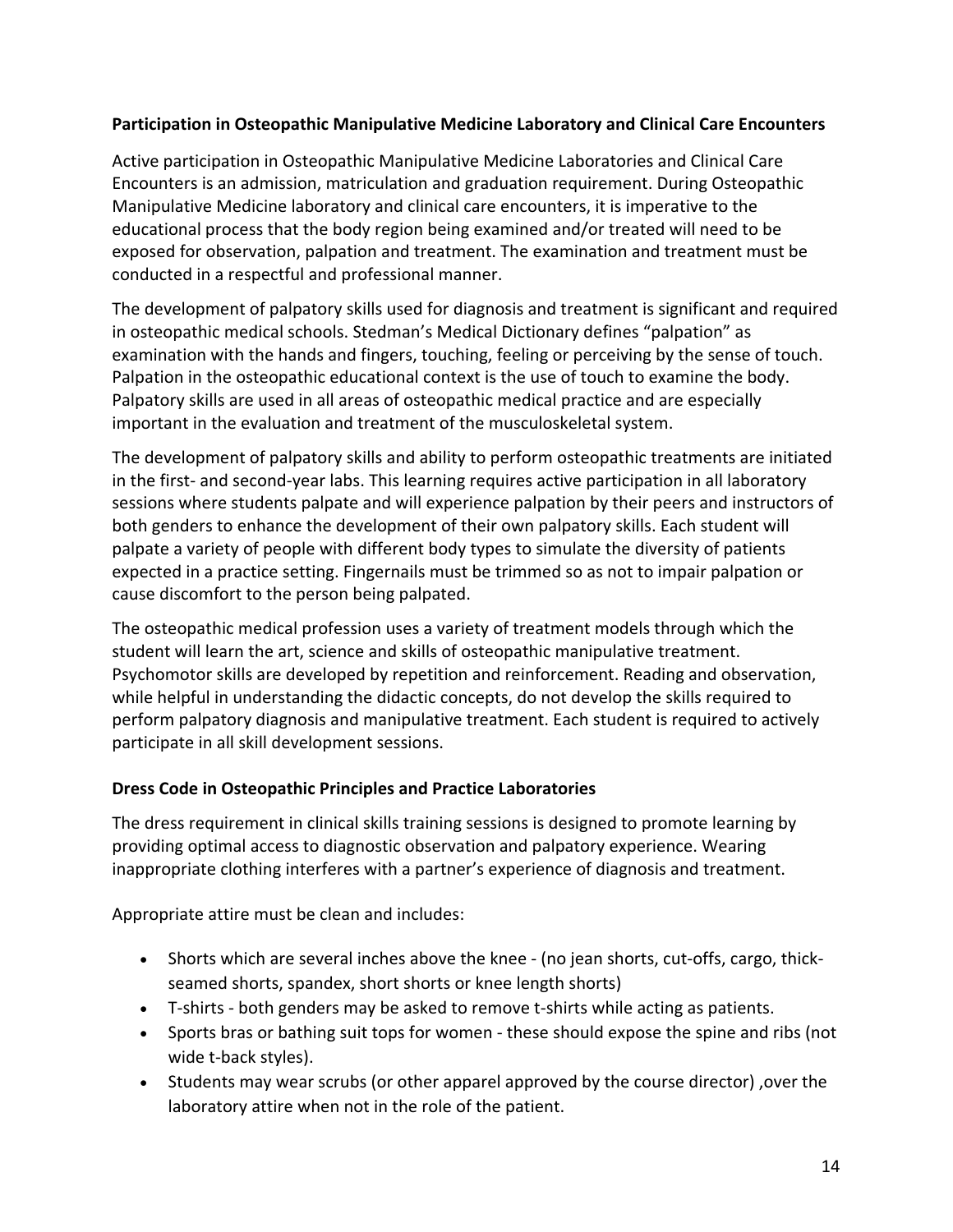- When in the role of the patient, each student is expected to remove her/his shoes (no shoes are permitted on the tables).
- Hats or head coverings (other than for religious purposes) are not permitted in lab.
- Religious head coverings must be modified when necessary to allow palpation when they would obscure the immediate area to be examined or treated (e.g., head, neck, upper back). Modifications can include: adjustment of the covering permitting unobstructed palpation beneath the covering; or substitution of a thinner material that allows for adequate evaluation and treatment.
- Each student must be appropriately attired before class begins. Failure to be appropriately attired for class impedes the educational process and will not be tolerated.

Any student with a pre-existing health problem that may preclude examination and/or treatment in a clinical skills laboratory is required to submit a written request for limitation and/or exclusion to the department chair (or designee) and present appropriate medical documentation. A physician member of the department will review this information on a caseby-case basis, and may require additional diagnostic measures. The department member reviewing the case will determine any limitation or exclusion from participation, and the student will be notified in writing of the decision.

#### **Reasonable Accommodations for Students with Disabilities**

The intent of this policy is to provide each student with the opportunity to excel academically, while creating an equitable environment conducive to learning. In doing so, however, the Oklahoma State University College of Osteopathic Medicine must maintain the integrity of its curriculum and preserve those elements deemed essential to the acquisition of knowledge in all areas of osteopathic medicine, including the demonstration of basic skills required for the practice of osteopathic medicine. For example, technology-related accommodations may be made for disabled students in some of these areas, but a candidate must be able to perform in a reasonably independent manner. One or more trained intermediaries may be provided to assist the student during the educational program, but not under circumstances where the student's judgment must be mediated by someone else's power of selection and observation.

This policy will be administered consistently, fairly, and in a non-discriminatory manner in compliance with the ADA and all other applicable laws. All applicants receiving supplementary application material for admission will be asked to certify they have reviewed the Oklahoma State University College of Osteopathic Medicine's Technical Standards and the Participation in Osteopathic Manipulative Medicine Laboratories requirements.

Any student accepted to the Oklahoma State University College of Osteopathic Medicine program who believes they have a mental and/or physical disability, and wish to pursue a request for an accommodation must bring this information and all supporting documentation to the *Committee on Students with Disabilities* at OSU-COM in accordance with the OSU-COM Student Handbook.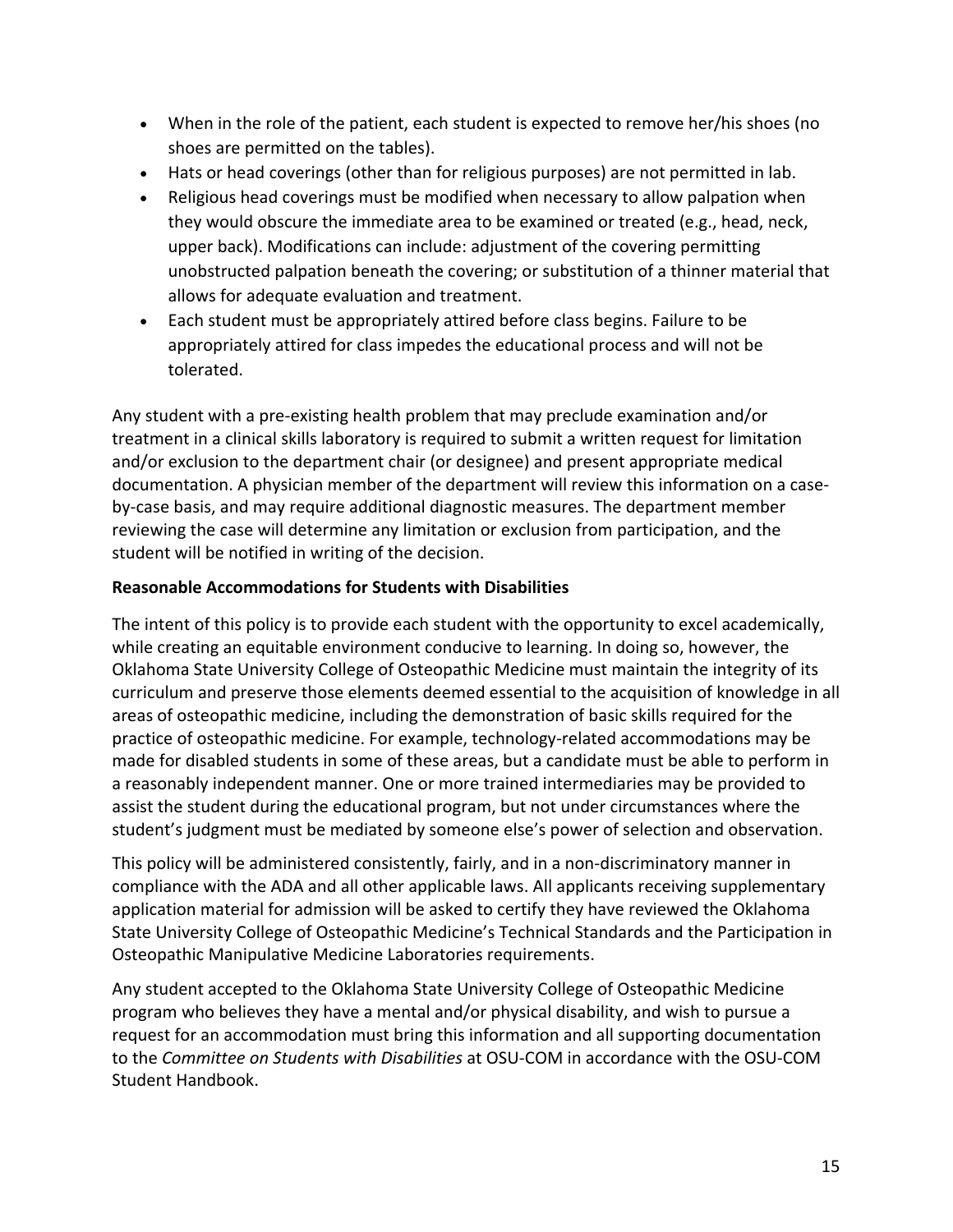# **Appendix II**



# **Disability Accommodation Request Form**

| $\mathsf{L}$ | Please indicate each diagnosed and documented physical or mental impairment which<br>"substantially limits" your ability to access examination(s) and/or the medical<br>curriculum:                                            |           |                    |
|--------------|--------------------------------------------------------------------------------------------------------------------------------------------------------------------------------------------------------------------------------|-----------|--------------------|
|              | Learning/Reading ______Hearing _________________Visual                                                                                                                                                                         |           | ADHD               |
|              | Other Physical Disorder (specify): North and the state of the state of the state of the state of the state of the state of the state of the state of the state of the state of the state of the state of the state of the stat |           |                    |
|              |                                                                                                                                                                                                                                |           |                    |
| II.          | Identify those qualified professional(s) that have diagnosed your impairment and the<br>dates of diagnosis:                                                                                                                    |           |                    |
|              | Evaluator:                                                                                                                                                                                                                     | Diagnosis | Date of Diagnosis: |
|              | 1)                                                                                                                                                                                                                             |           |                    |
|              | 2)                                                                                                                                                                                                                             |           |                    |
|              | 3)                                                                                                                                                                                                                             |           |                    |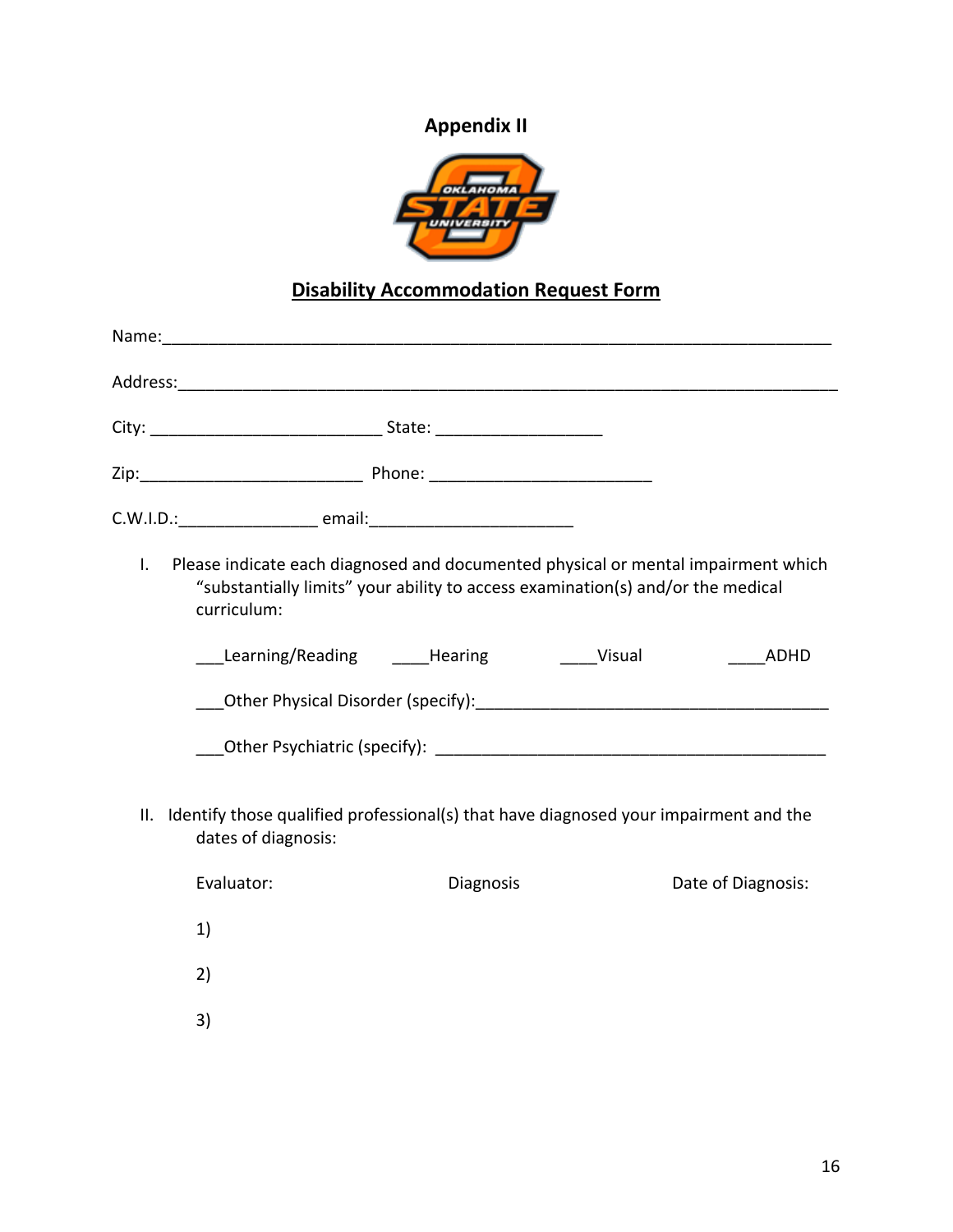III. Describe all life activities that are adversely affected by your impairment(s):

IV. Explain why you are not able to access examination(s) and/or the medical curriculum as compared to most people in the general population without the requested accommodation.

V. Indicate which, if any, standardized examinations you have taken with accommodations: \_\_\_MCAT Date:

| ACT/SAT       | Date:            |
|---------------|------------------|
| <b>GRE</b>    | Date:            |
| College Exams | Year in College: |
| Pre-college   | Years:           |
| Other:        | Date:            |

VI. Indicate which, if any, standardized examinations you have taken without accommodations:

| <b>MCAT</b>   | Date:            |
|---------------|------------------|
| ACT/SAT       | Date:            |
| <b>GRE</b>    | Date:            |
| College Exams | Year in College: |
| Pre-college   | Years:           |
| Other:        | Date:            |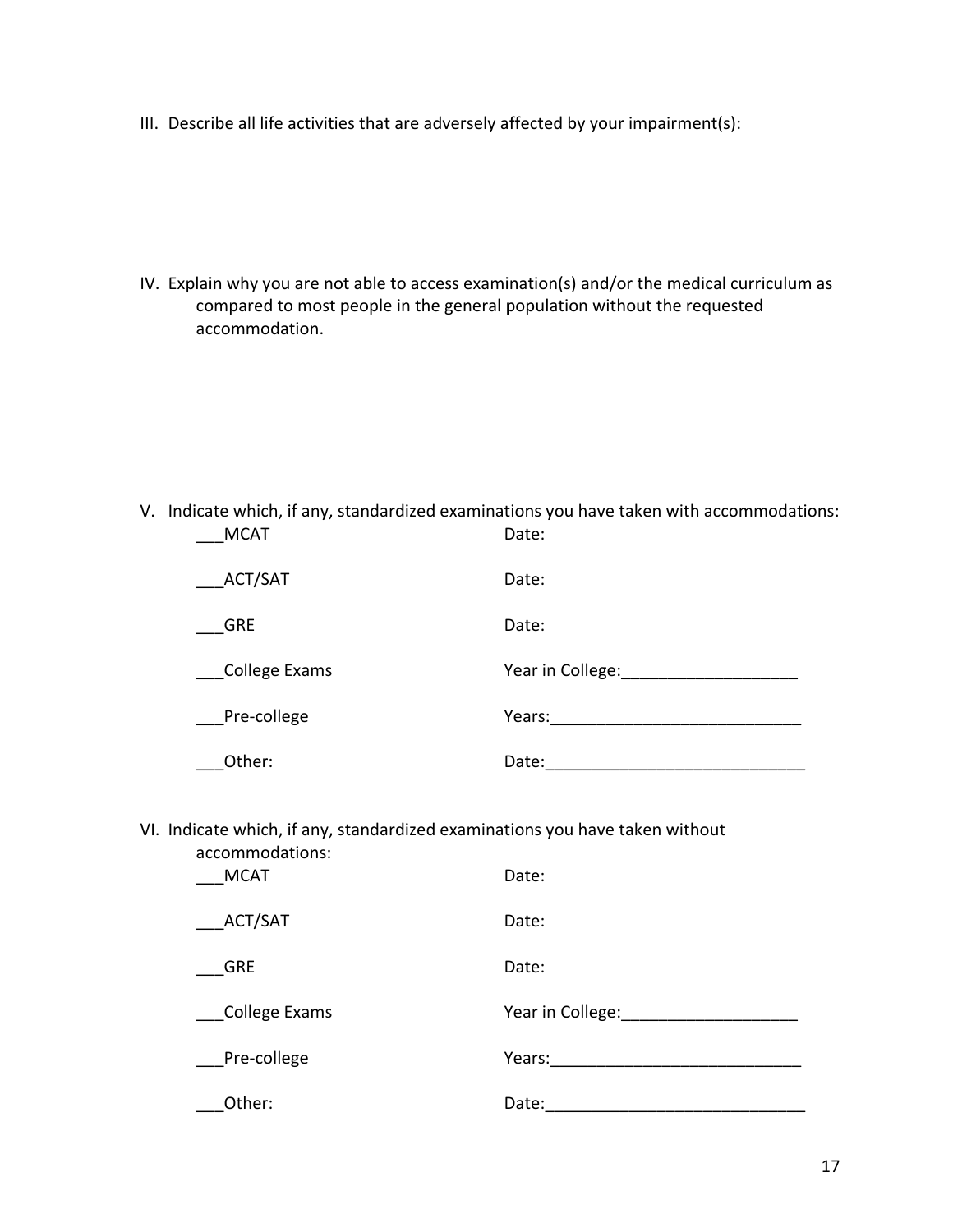VII. Have you requested any accommodation previously that was not provided to you as you had requested? Yes\_\_\_\_\_\_ No\_\_\_\_\_\_\_\_

If yes, please describe:

VIII. What disability accommodations are you requesting?

I declare that the information provided by me on the Request for Accommodations is true and correct to the best of my knowledge.

\_\_\_\_\_\_\_\_\_\_\_\_\_\_\_\_\_\_\_\_\_\_\_\_\_\_\_\_\_\_\_\_\_\_\_\_\_\_\_\_ \_\_\_\_\_\_\_\_\_\_\_\_\_\_\_\_\_\_\_\_\_\_\_

Student Signature Date Date

Note: Students will be required to provide written documentation of their disability before special accommodations can be made.

Rev: April 2018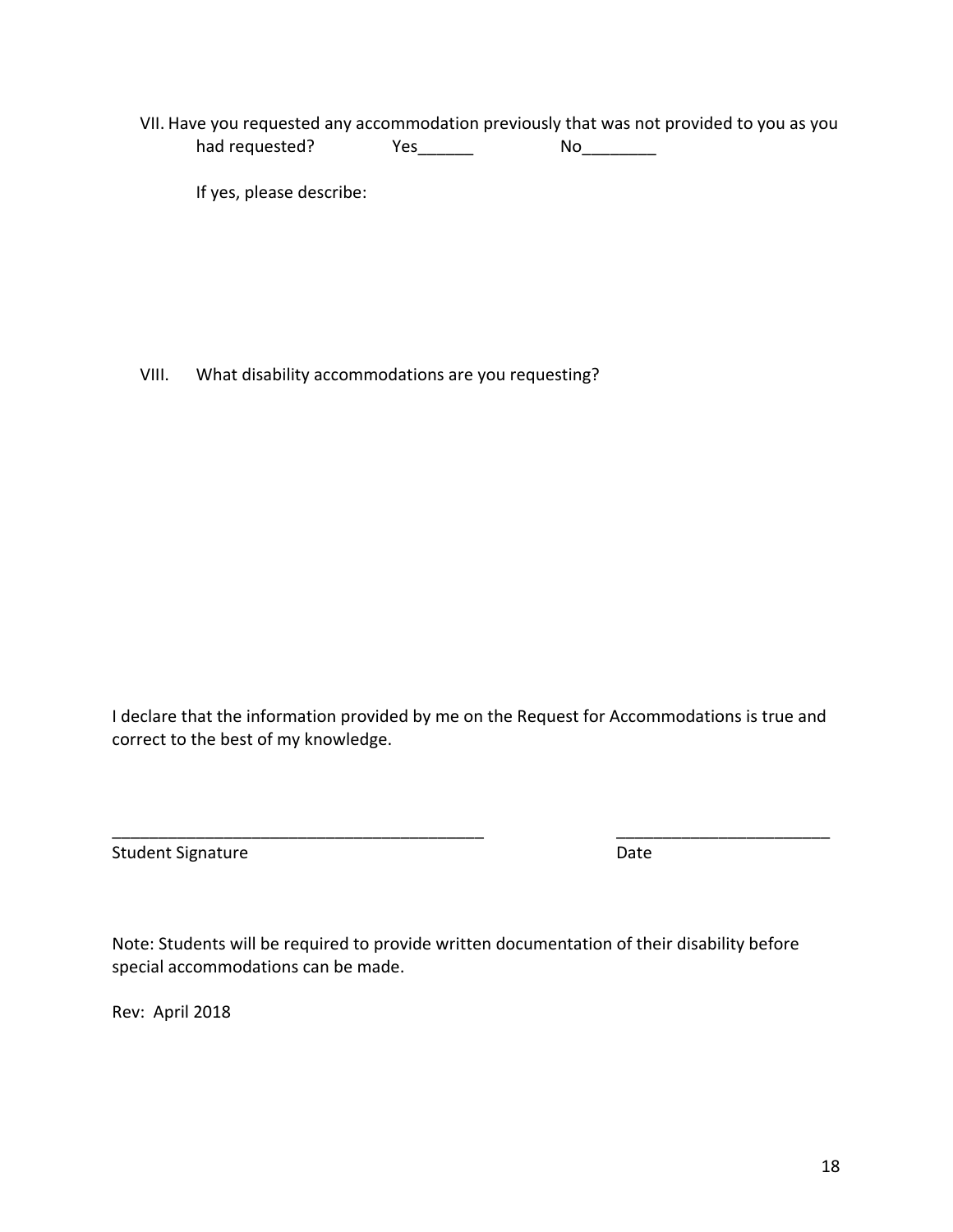## **Appendix III**



# **Notice of Accommodation to Student**

Student: \_\_\_\_\_\_\_\_\_\_\_\_\_\_\_ \_\_\_\_\_\_\_\_\_\_\_\_\_\_\_\_\_\_\_\_\_CWID:\_\_\_\_\_\_\_\_\_\_\_\_\_\_\_\_\_\_\_\_\_\_\_\_\_\_\_

**The above named student is (approved/ provisionally approved) for the following accommodation(s), ending on \_\_\_\_\_\_\_\_\_\_\_\_\_\_\_\_\_\_\_\_\_\_\_\_\_\_\_\_\_\_\_\_\_\_\_.** 

• [Insert accommodation(s) granted]:

These accommodations are to be applied to the following courses:

\_\_\_\_ All courses

\_\_\_\_Only the following courses:

This approval of accommodation may be subject to renewal, pending further review.

\_\_\_\_\_\_\_\_\_\_\_\_\_\_\_\_\_\_\_\_\_\_\_\_\_\_\_\_\_\_\_\_\_\_ \_\_\_\_\_\_\_\_\_\_\_\_\_\_\_\_\_\_\_\_\_\_\_\_\_\_\_\_\_\_\_\_\_

| Vivian Stevens, PhD                            | Date |  |
|------------------------------------------------|------|--|
| Chair, Committee on Students with Disabilities |      |  |
|                                                |      |  |
|                                                |      |  |

I have been advised regarding the scope of accommodations granted while at OSU-CHS and in regards to any future requests to the NBOME for disability accommodations. I authorize OSU-CHS to notify those individuals responsible for implementing the accommodation(s).

| Student | <b>OSU-CHS Representative</b>                                         | Date |
|---------|-----------------------------------------------------------------------|------|
|         | [insert department] will arrange the following accommodations:        |      |
|         | <u>[insert department]</u> will arrange the following accommodations: |      |
|         | [insert department] will arrange the following accommodations:        |      |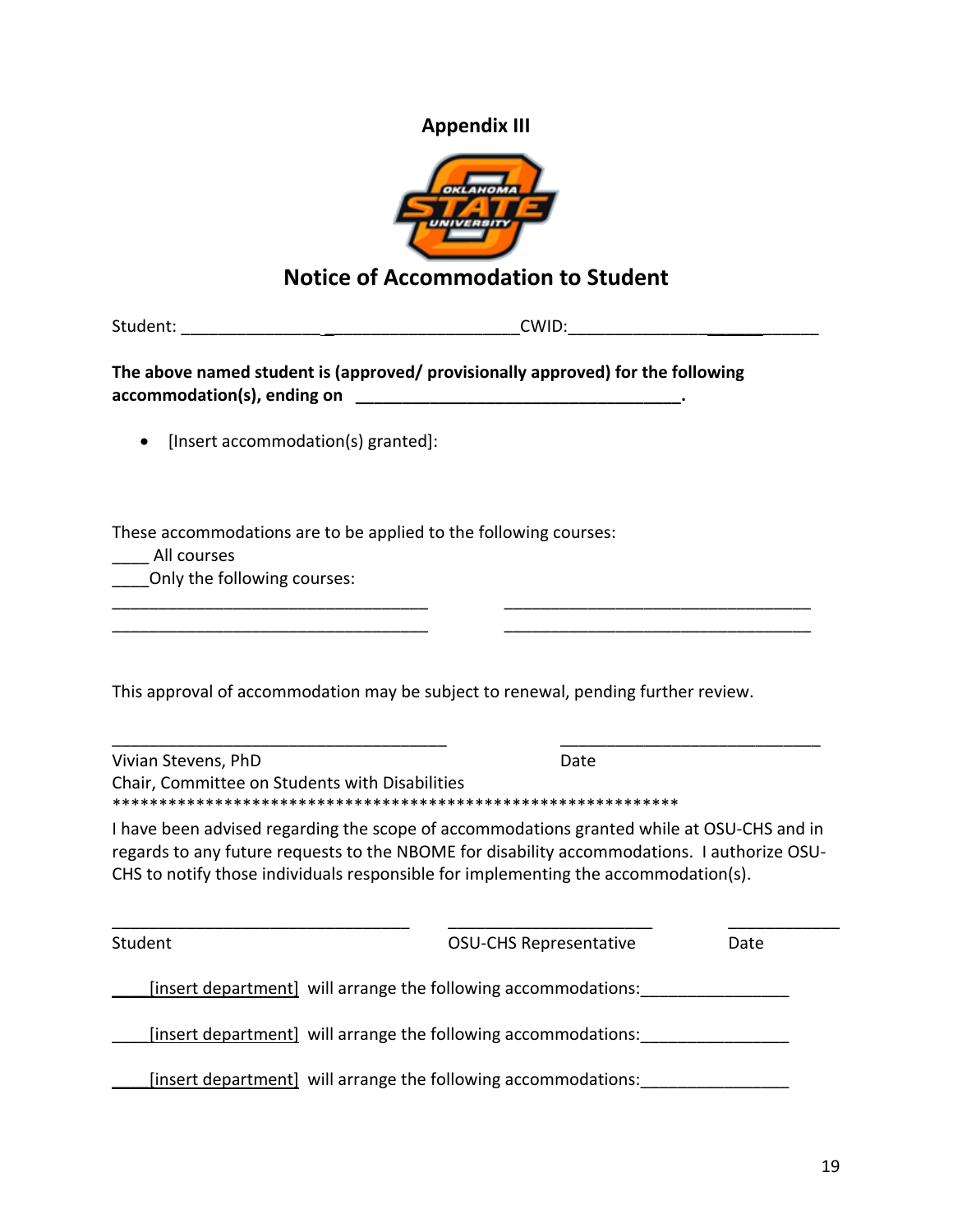**Appendix IV**



# **Notice of Accommodation Office of Clinical Education or Office of Educational Development**

| Student: | <b>CWID</b> |
|----------|-------------|
|          |             |

**The above named student is (approved) (provisionally approved) for the following accommodation ending on \_\_\_\_\_\_\_\_\_\_\_\_\_\_\_\_\_\_\_\_\_\_\_\_\_\_\_\_\_\_\_\_\_\_\_.** 

• [Insert accommodation(s) granted]:

Please apply these accommodations to the following courses:

This approval of accommodation may be subject to renewal, pending further review.

\_\_\_\_\_\_\_\_\_\_\_\_\_\_\_\_\_\_\_\_\_\_\_\_\_\_\_\_\_\_\_\_\_\_\_\_ \_\_\_\_\_\_\_\_\_\_\_\_\_\_\_\_\_\_\_\_\_\_\_\_

Vivian Stevens, PhD Date Chair, Committee on Students with Disabilities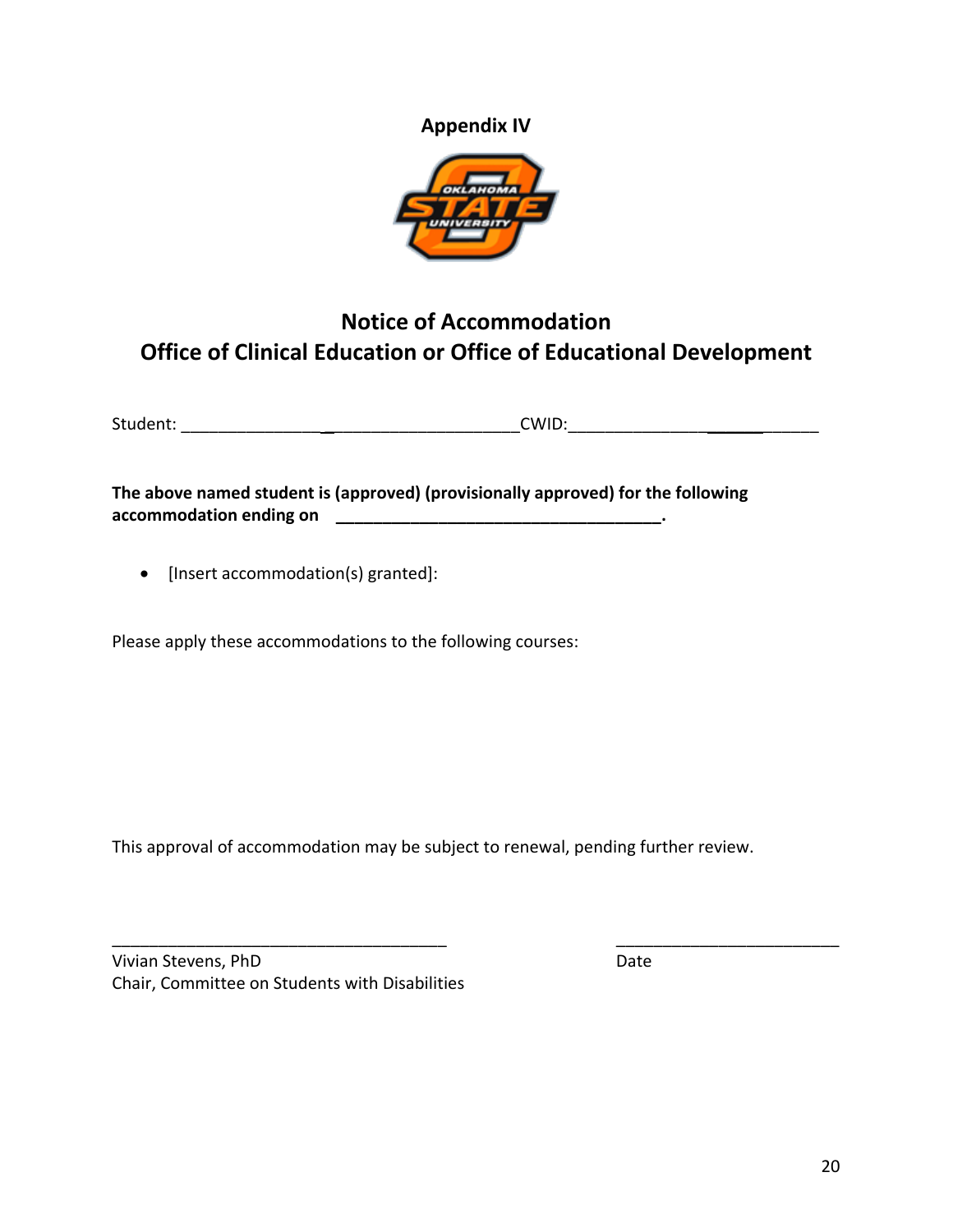## **Appendix V**



# **Notice of Accommodation to Course/Clerkship Coordinator**

Student: \_\_\_\_\_\_\_\_\_\_\_\_\_\_\_ \_\_\_\_\_\_\_\_\_\_\_\_\_\_\_\_\_\_\_\_\_CWID:\_\_\_\_\_\_\_\_\_\_\_\_\_\_\_\_\_\_\_\_\_\_\_\_\_\_\_

**The above named student is (approved) (provisionally approved) for the following accommodation(s) ending on \_\_\_\_\_\_\_\_\_\_\_\_\_\_\_\_\_\_\_\_\_\_\_\_\_\_\_\_\_\_\_\_\_\_\_.** 

• [Insert accommodation(s) granted]:

The Committee on Students with Disabilities will arrange for the following accommodations to be implemented:  $\blacksquare$ 

Should the Course Coordinator anticipate any difficulties with applying the accommodation(s), please contact the Chair of the Committee on Students with Disabilities as soon as possible.

 $\overline{\phantom{a}}$  , and the contract of the contract of the contract of the contract of the contract of the contract of the contract of the contract of the contract of the contract of the contract of the contract of the contrac

This approval of accommodation may be subject to renewal, pending further review.

Vivian Stevens, PhD Date Chair, Committee on Students with Disabilities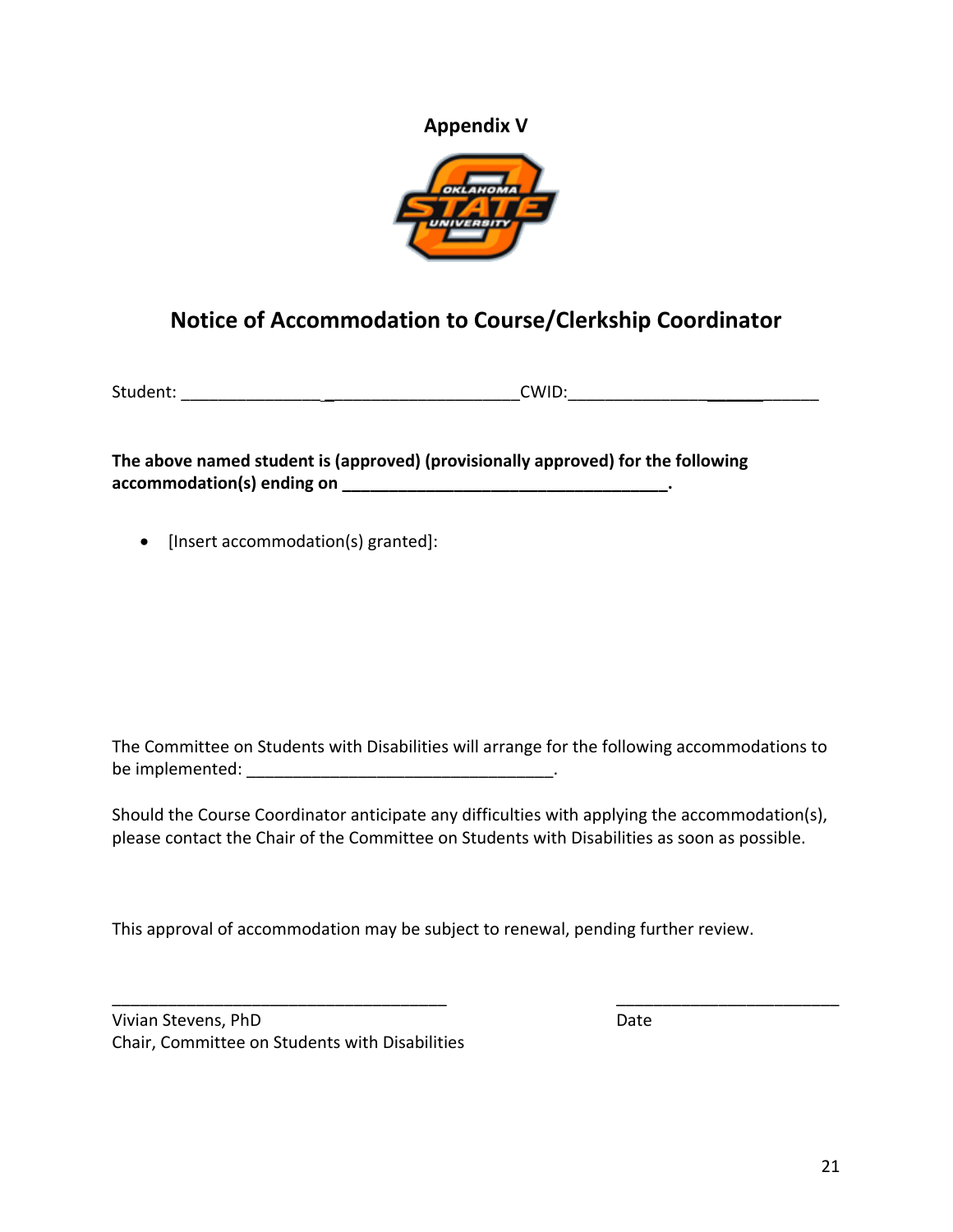#### **REQUEST TO APPLY ACCOMMODATIONS IN THE FOLLOWING COURSES/CLERKSHIPS**

#### **FOR THE CURRENT ACADEMIC YEAR**

*Instructions: For the current academic year, please indicate the courses and/or clerkships that you would like to apply your approved accommodations.* 

\_\_\_\_\_\_\_\_\_\_\_\_\_\_\_\_\_\_\_\_\_\_\_\_\_\_\_\_\_\_\_\_\_\_\_\_\_\_\_\_\_\_\_\_\_\_\_\_\_\_\_\_\_\_\_\_\_\_\_\_\_\_\_\_\_\_\_\_\_\_\_\_ \_\_\_\_\_\_\_\_\_\_\_\_\_\_\_\_\_\_\_\_\_\_\_\_\_\_\_\_\_\_\_\_\_\_\_\_\_\_\_\_\_\_\_\_\_\_\_\_\_\_\_\_\_\_\_\_\_\_\_\_\_\_\_\_\_\_\_\_\_\_\_\_

\_\_\_\_\_\_\_\_\_\_\_\_\_\_\_\_\_\_\_\_\_\_\_\_\_\_\_\_\_\_\_\_\_\_\_\_\_\_\_\_\_\_\_\_\_\_\_\_\_\_\_\_\_\_\_\_\_\_\_\_\_\_\_\_\_\_\_\_\_\_\_\_ \_\_\_\_\_\_\_\_\_\_\_\_\_\_\_\_\_\_\_\_\_\_\_\_\_\_\_\_\_\_\_\_\_\_\_\_\_\_\_\_\_\_\_\_\_\_\_\_\_\_\_\_\_\_\_\_\_\_\_\_\_\_\_\_\_\_\_\_\_\_\_\_

\_\_\_\_\_\_\_\_\_\_\_\_\_\_\_\_\_\_\_\_\_\_\_\_\_\_\_\_\_\_\_\_\_\_\_\_\_\_\_\_\_\_\_\_\_\_\_\_\_\_\_\_\_\_\_\_\_\_\_\_\_\_\_\_\_\_\_\_\_\_\_\_ \_\_\_\_\_\_\_\_\_\_\_\_\_\_\_\_\_\_\_\_\_\_\_\_\_\_\_\_\_\_\_\_\_\_\_\_\_\_\_\_\_\_\_\_\_\_\_\_\_\_\_\_\_\_\_\_\_\_\_\_\_\_\_\_\_\_\_\_\_\_\_\_ \_\_\_\_\_\_\_\_\_\_\_\_\_\_\_\_\_\_\_\_\_\_\_\_\_\_\_\_\_\_\_\_\_\_\_\_\_\_\_\_\_\_\_\_\_\_\_\_\_\_\_\_\_\_\_\_\_\_\_\_\_\_\_\_\_\_\_\_\_\_\_\_

\_\_\_\_\_\_\_\_\_\_\_\_\_\_\_\_\_\_\_\_\_\_\_\_\_\_\_\_\_\_\_\_\_\_\_\_ \_\_\_\_\_\_\_\_\_\_\_\_\_\_\_\_\_\_\_\_\_\_\_\_\_\_\_\_\_\_

#### **For MS-I and MS-II students:**

- □ All MS-I courses in the fall semester
- □ All MS-I courses in the spring semester
- $\Box$  All MS-II courses in the fall semester
- □ All MS-II courses in the spring semester
- $\Box$  Only in the following courses for fall semester:
- $\Box$  Only in the following courses for spring semester:
- □ All COMSAE exams
- □ Other: \_\_\_\_\_\_\_\_\_\_\_\_\_\_\_\_\_\_\_\_\_\_\_\_\_\_\_\_\_\_\_\_\_\_\_\_\_\_\_\_\_\_\_\_\_\_\_\_\_\_\_\_\_\_\_\_\_\_\_\_\_\_\_\_\_\_\_

#### **For MS-III and MS-IV students:**

- □ In all COMAT examinations
- □ In all clerkships/rotations affiliated with OSU-CHS
- $\Box$  Only in the following clerkships:

#### □ All COMSAE exams

□ Other: \_\_\_\_\_\_\_\_\_\_\_\_\_\_\_\_\_\_\_\_\_\_\_\_\_\_\_\_\_\_\_\_\_\_\_\_\_\_\_\_\_\_\_\_\_\_\_\_\_\_\_\_\_\_\_\_\_\_\_\_\_\_\_\_\_\_\_

**Student Signature Date**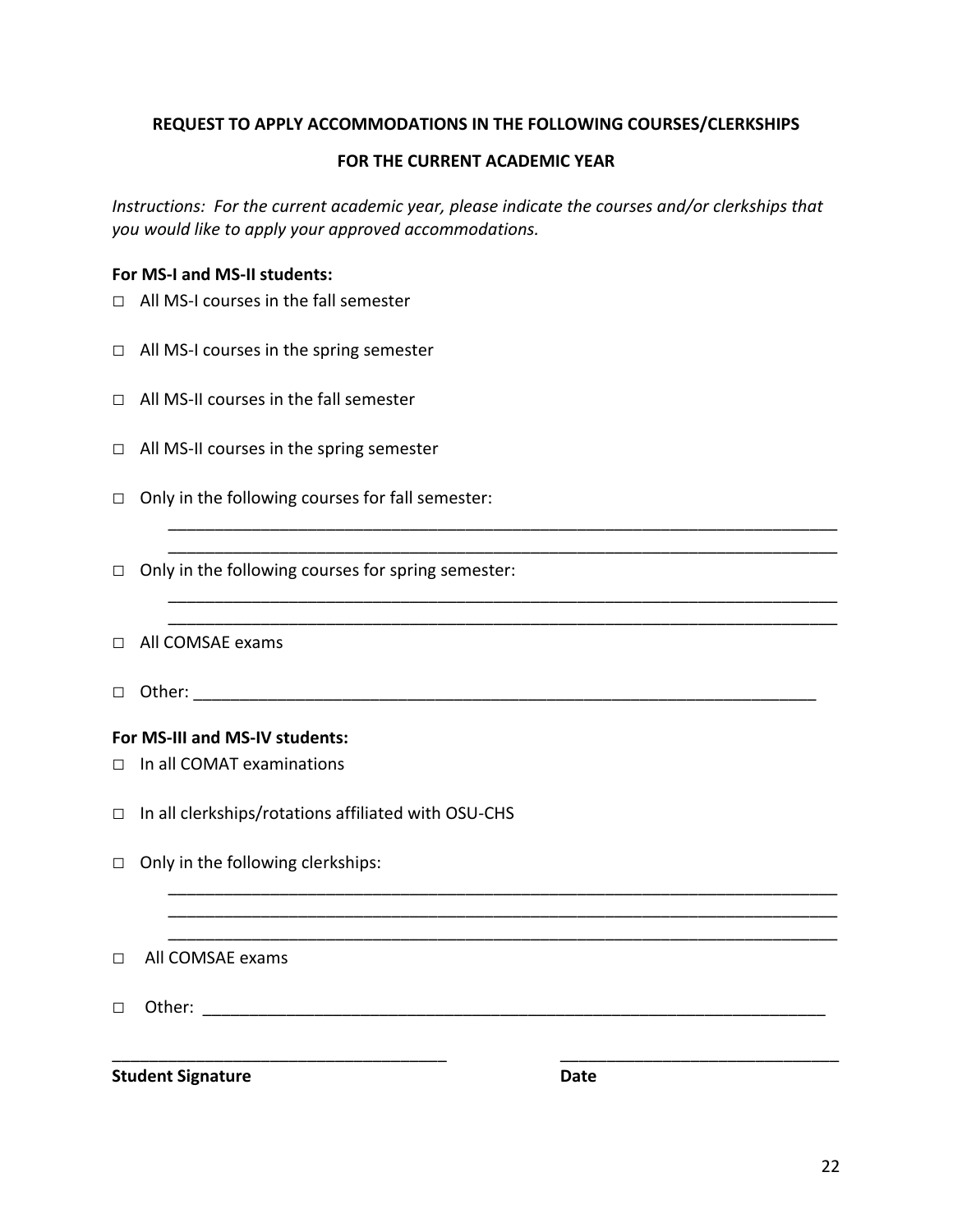#### **Disability Accommodations Checklist (Checklist for Office of Student Affairs/Committee on Students with Disabilities)**

*Instructions for the OSU-CHS representative: Please check all those areas that apply to the student's request for disability accommodations. If an area does not apply, please mark N/A. Both the OSU-CHS representative and the student should sign this page upon completion.* 

\*\*\*\*\*\*\*\*\*\*\*\*\*\*\*\*\*\*\*\*\*\*\*\*\*\*\*\*\*\*\*\*\*\*\*\*\*\*\*\*\*\*\*\*\*\*\*\*\*\*\*\*\*\*\*\*\*\*\*\*\*\*\*\*\*\*\*\*\*\*\*\*\*\*\*\*

**□** Discussed scope of accommodations approved at OSU-CHS and the process for implementation of accommodations (e.g., testing accommodations) through the Office of Educational Development or Office of Clinical Education, as indicated. Advised that other designated staff/faculty (e.g., course coordinators) are notified of the approval of the accommodation, as needed, to implement such accommodations.

**□** Advised student that the process for being granted accommodations at OSU-CHS is distinct from the process at the NBOME. Being granted accommodations at OSU-CHS does not guarantee that the student will receive accommodations at the NBOME, should the student seek accommodations for his/her licensing examination(s). The student also has been advised that documentation required at OSU-CHS may not meet the standards for review at the NBOME and that it is possible that the student would have to submit additional information to the NBOME.

 $\Box$  Requested additional documentation from the student (check all those that apply):

| Credentials of the professional evaluator                         |
|-------------------------------------------------------------------|
| Medical or psychological report                                   |
| List of specific accommodations being recommended for the student |
| <b>Provider Verification Form</b>                                 |
| Other:                                                            |

 $\Box$  Advised student that he/she can apply the accommodation(s) in all coursework or in select coursework, provided the student is approved for such accommodation and that the accommodation can be implemented in that setting. A student can also change his/her selection of where to apply the accommodation with appropriate notice to the Office of Student Affairs.

\*\*\*\*\*\*\*\*\*\*\*\*\*\*\*\*\*\*\*\*\*\*\*\*\*\*\*\*\*\*\*\*\*\*\*\*\*\*\*\*\*\*\*\*\*\*\*\*\*\*

I have been counseled regarding my request for disability accommodations and have had an opportunity to ask questions.

\_\_\_\_\_\_\_\_\_\_\_\_\_\_\_\_\_\_\_\_\_\_\_\_\_\_\_\_\_\_\_\_\_\_\_\_\_ \_\_\_\_\_\_\_\_\_\_\_\_\_\_\_\_\_\_\_\_\_\_\_\_

\_\_\_\_\_\_\_\_\_\_\_\_\_\_\_\_\_\_\_\_\_\_\_\_\_\_\_\_\_\_\_\_\_\_\_\_\_\_\_ \_\_\_\_\_\_\_\_\_\_\_\_\_\_\_\_\_\_\_\_\_\_\_\_\_

Student Signature Date Date

OSU-CHS representative Date